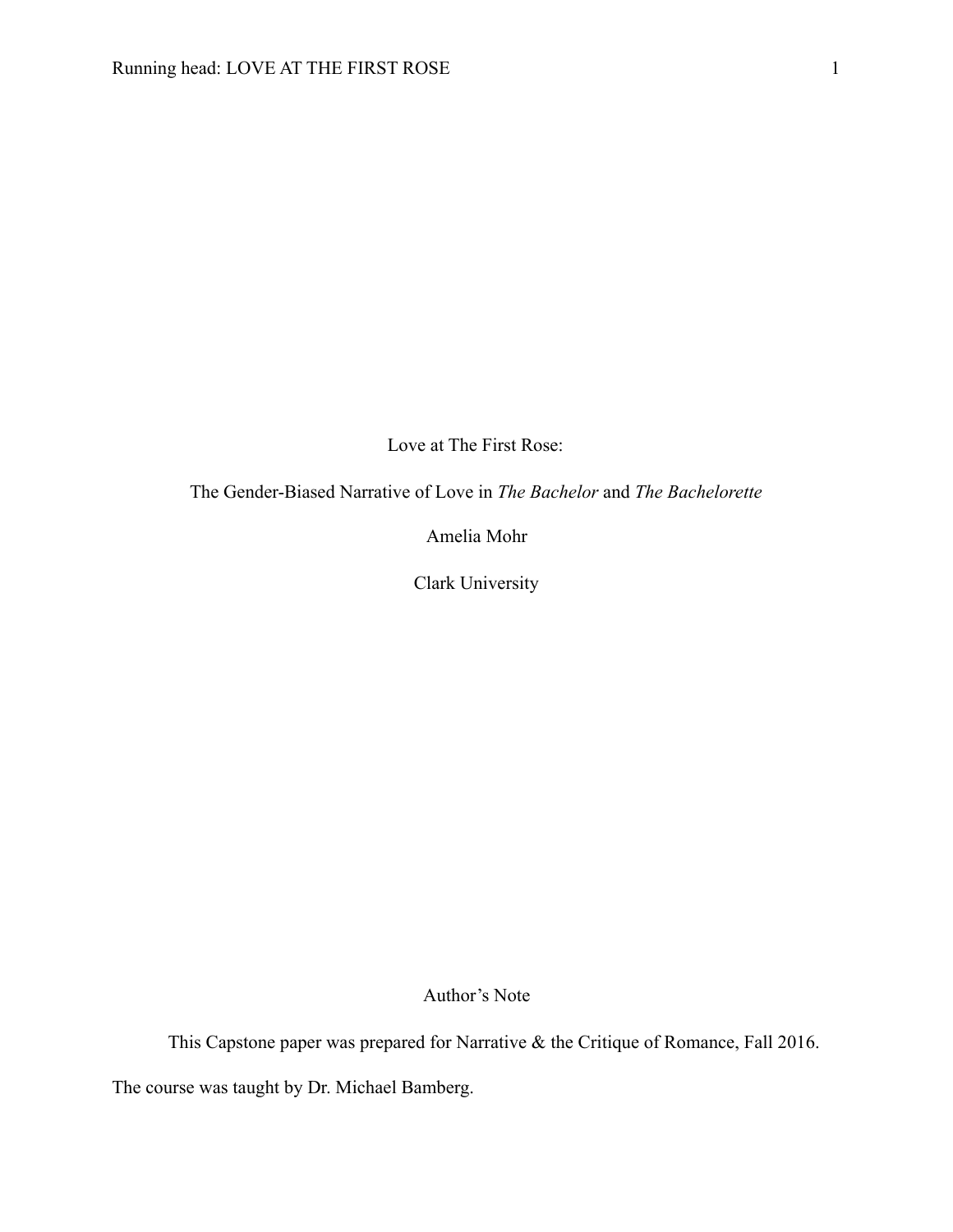#### Abstract

*The Bachelor* and *The Bachelorette* are some of the most successful reality TV shows of the 21st century and continue to reach a sizable audience. The *Bachelor/ette* franchise may not be perfectly representative of dating reality, but its success demonstrates that it does represent the narrative of love deemed ideal by society. This study examined the latest seasons of *The Bachelor* and *The Bachelorette*, season 20 and season 12, respectively, to analyze narrative themes between the seemingly identical programs. Data was collected for "pre-date" reaction, date activity, date conversation, "post-date" reaction, and elimination ceremonies. Special note was taken anytime "I am falling in love" or "I am in love" were said during the show. Analysis revealed significant gender differences between the two shows concerning gender-stereotypical group date activities, the importance of the family for the female, and the need for men to prove they disobey societal commitment phobia norms.

*Keywords*: *The Bachelor*, *The Bachelorette*, love narrative, reality TV, commitment phobia, gender differences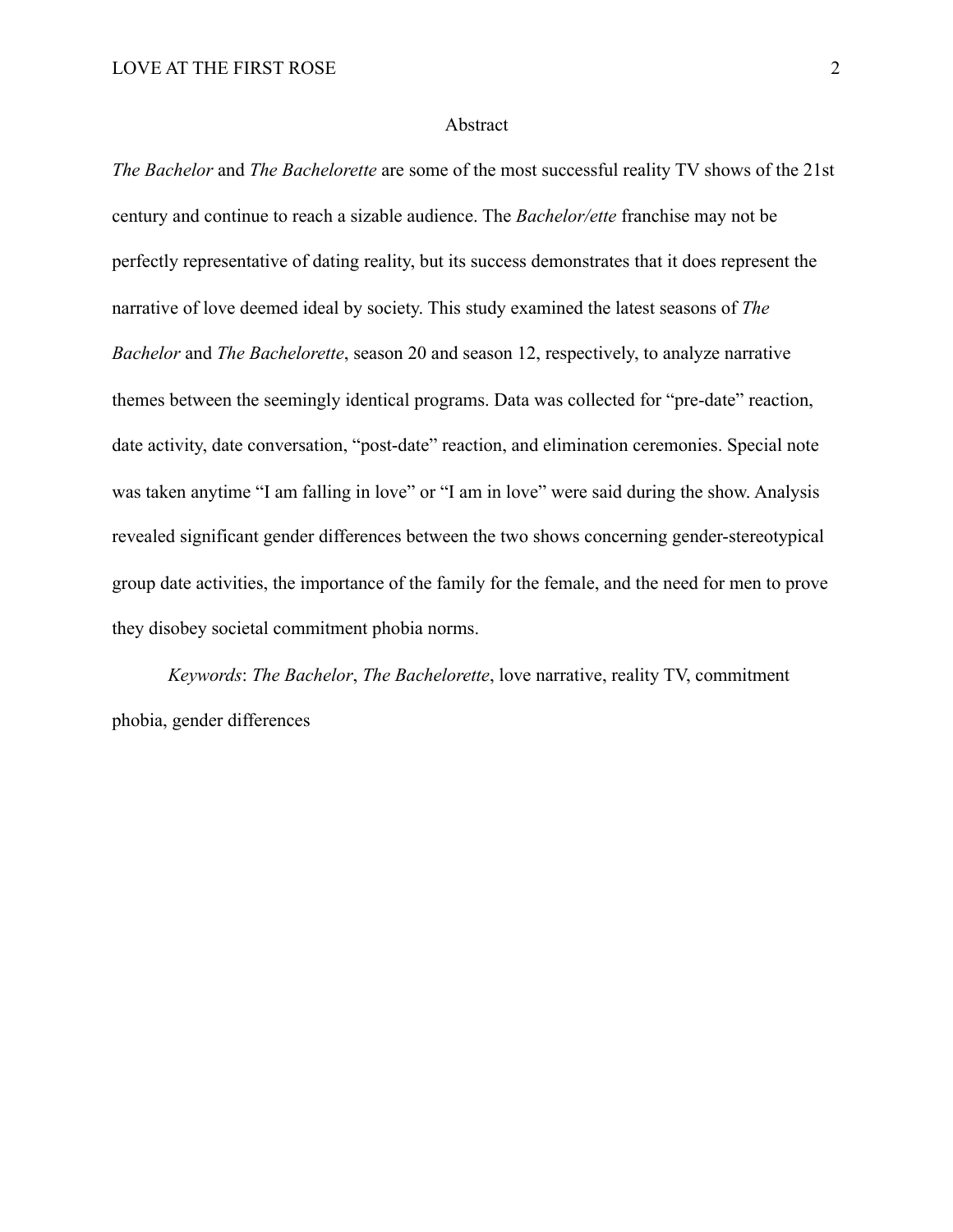### Love at The First Rose:

The Gender-Biased Narrative of Love in *The Bachelor* and *The Bachelorette*

 In the spring of 2002, ABC launched one of the biggest reality TV show hits of the decade: *The Bachelor*. Riding the success of two seasons of *The Bachelor*, ABC quickly launched a spin-off, *The Bachelorette*, in the summer of 2003. Both shows are still on air, with *The Bachelor* recently concluding its 20th season and *The Bachelorette* concluding its 12th season. Although viewership has declined in recent years - the first season of *The Bachelor* saw 10.7 million viewers - it still pulls in a sizable audience of 8.2 million viewers, most of whom are women, and 2.4 million are 18-49 years old. (Poggi, 2015). Between August 2015 and May 2016, the latest season of *The Bachelor* was the fourth most popular TV series on Twitter with an average of 248,000 tweets per episode (Nielsen, 2016).

 Since its conception, ABC continues to launch spin-off shows: *Bachelor Pad*, *Bachelor in Paradise*, *Bachelor in Paradise: After Paradise*, and *Ben & Lauren: Happily Ever After?*. None of these shows received the same acclaim as *The Bachelor/ette*. Nevertheless, the franchise developed a group of loyal followers who coin themselves Bachelor Nation. Other media have not overlooked the popularity of the franchise and the show inspired numerous adaptions, including skits on Saturday Night Love, the *Burning Love* (2012) mini-series parody, and Lifetime fictional TV show *Un-Real* (2015).

 The *Bachelor/ette* franchise is a romance reality TV show comprised of one bachelor/ette whittling down 25 suitors through a myriad of dates over the course of the season until they find the person they are ready to propose to. On *The Bachelor*, the 25 suitors are all females ready to settle down and be one the bachelor proposes to in the season finale. On *The Bachelorette*, the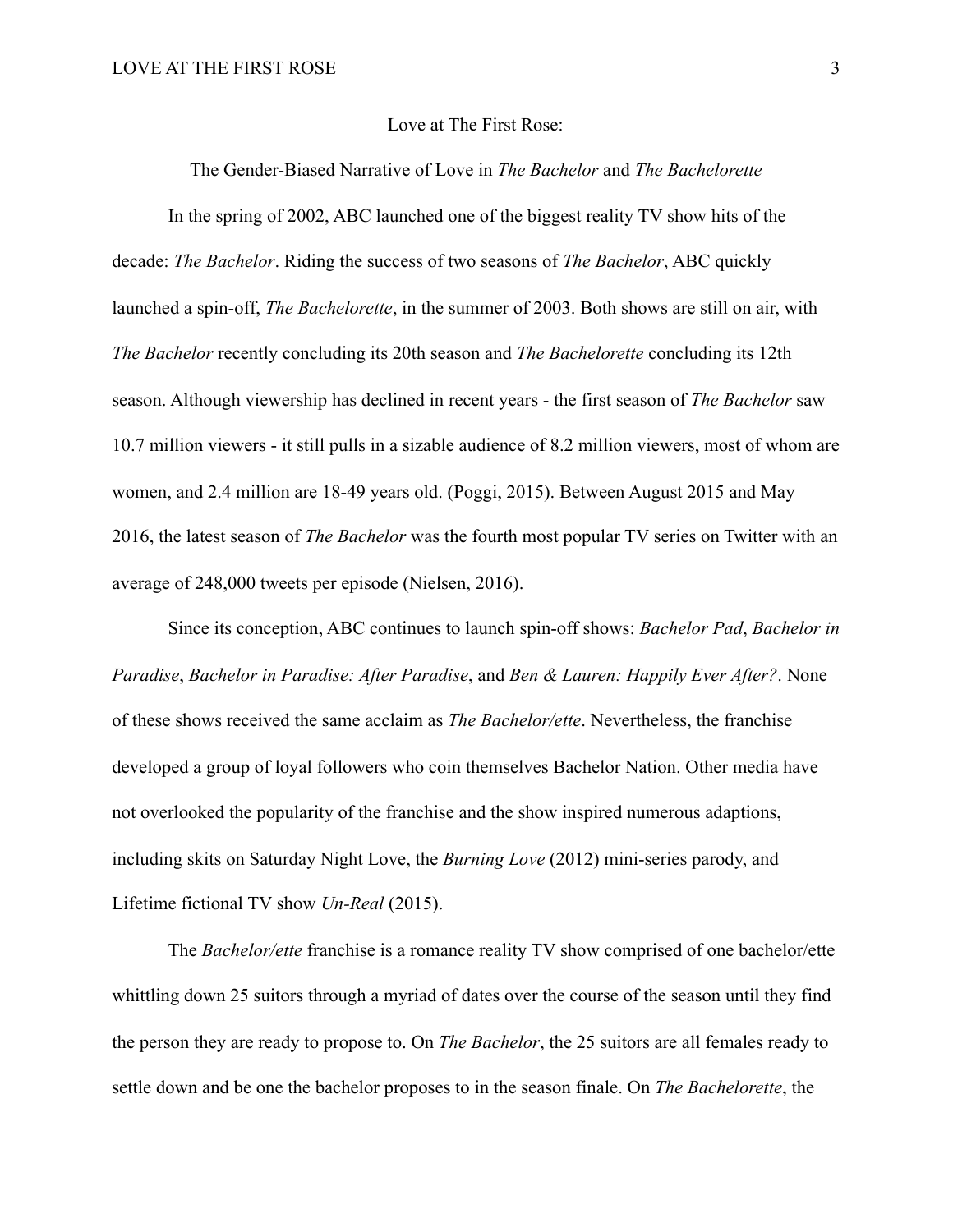suitors are 25 males ready to settle down and propose to the bachelorette in the season finale. Throughout the season contestants go on a variety of dates all over the world in the hopes of determining if they have found 'the one'. If a contestant does not win the hand of the bachelor/ ette, that contestant may become the bachelor/ette for the next season of the alternative show. For example, season 12 *Bachelorette* Jojo Fletcher was previously a runner-up suitor to Ben Higgins on season 20 of *The Bachelor*. Aside from the gender of the contestants, the two shows purport themselves as identical.

 Some critics may be quick to pass off the *Bachelor/ette* franchise as reality TV "garbage" with little impact on the societal narrative of love. Such critics underestimate the influence of such a popular form of media. Reality TV may not be perfectly representative of reality. Yet, in presenting itself as authentic, and selling itself as entertainment, it does demonstrate a carefully constructed narrative that represents a different form of reality. The narrative in hit reality TV shows, such as *The Bachelor/ette*, can therefore reveal a deeper societal narrative. Comparing seemingly identical shows, like *The Bachelor* and *The Bachelorette*, may lead to a better understanding of the complexities of society's narrative of love. In particular, it can reveal if the narrative of love varies depending on one's gender.

# **Literature Review**

### **Authenticity on TV**

 Reality TV can be loosely defined as "unscripted entertainment programming" (Mitarca, 2016, p. 20), but contains many sub-genres beneath this broad categorization. *The Bachelor/ette* franchise falls under the romantically themed reality TV genre, but most specifically falls under the "Must Marry TV" genre (McClanahan, 2007). The Must Mary TV genre is a television trend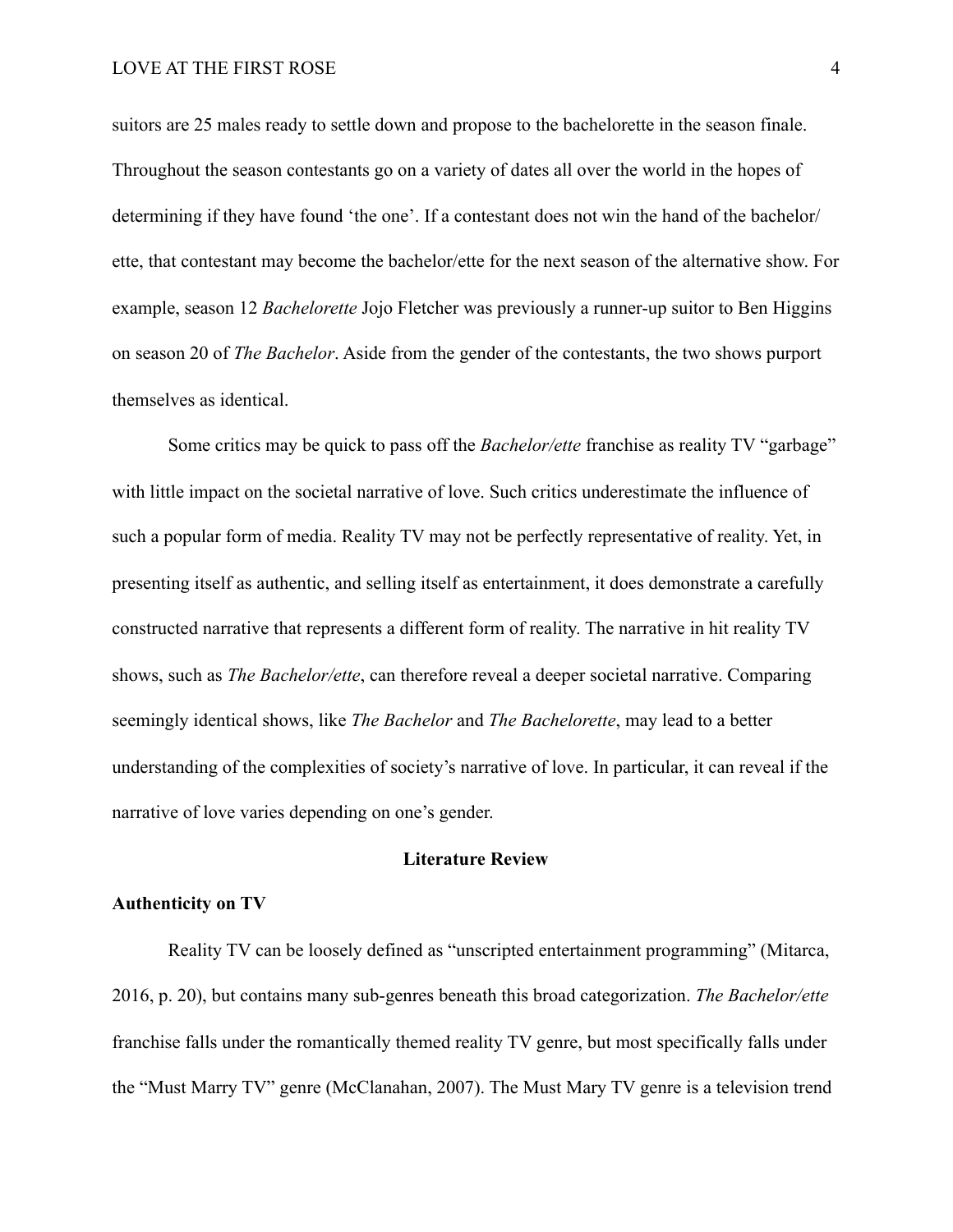that uses a game-show format to pair a woman and man in a long-lasting romantic relationship, claiming to give men and women the opportunity for true love and life-long happiness. These shows send the message to audiences that in order to be fulfilled, individuals must find 'the one' at some point in their lives (McClanahan, 2007).

*Bachelor/ette* programming can also be defined as a "docusoap" (Mitarca, 2016; Glebatis, 2007). A docusoap is a genre that combines the documentary genre with the soap opera genre. It is a documentary in that it films supposedly ordinary people and presents events that truly occur. However, due to heavy editing in the production room, it takes on the quality of a soap opera. A docusoap is genre "'built in the editing room, through abrupt cuts between scenes and characters in order to keep up the audience's interest'; so it does not focus on the depths of subjects, like documentaries" (Mitarca, 2016, p. 21). It becomes serial in nature and frames "melodramatic content so that audiences are more likely to become invested in the program" (Glebatis, 2007, p. 323). The serial nature of the docusoap makes it easier for audiences to emotionally invest in program content due to the formation of parasocial relationships (Glebatis, 2007). A parasocial relationship is a one-sided relationship in which a viewer experiences feelings of connectedness towards a media personality, despite the lack of interaction or realism. Parasocial relationships are more likely to form with serial programming because "after watching a series regularly for a period of time… viewers become familiar with the personalities, preferences, and habits of characters and may come to feel that they know the characters as well as friends or neighbors" (Glebatis, 2007, pg. 322). Parasocial relationships indicate a viewer is actively absorbing and processing program content.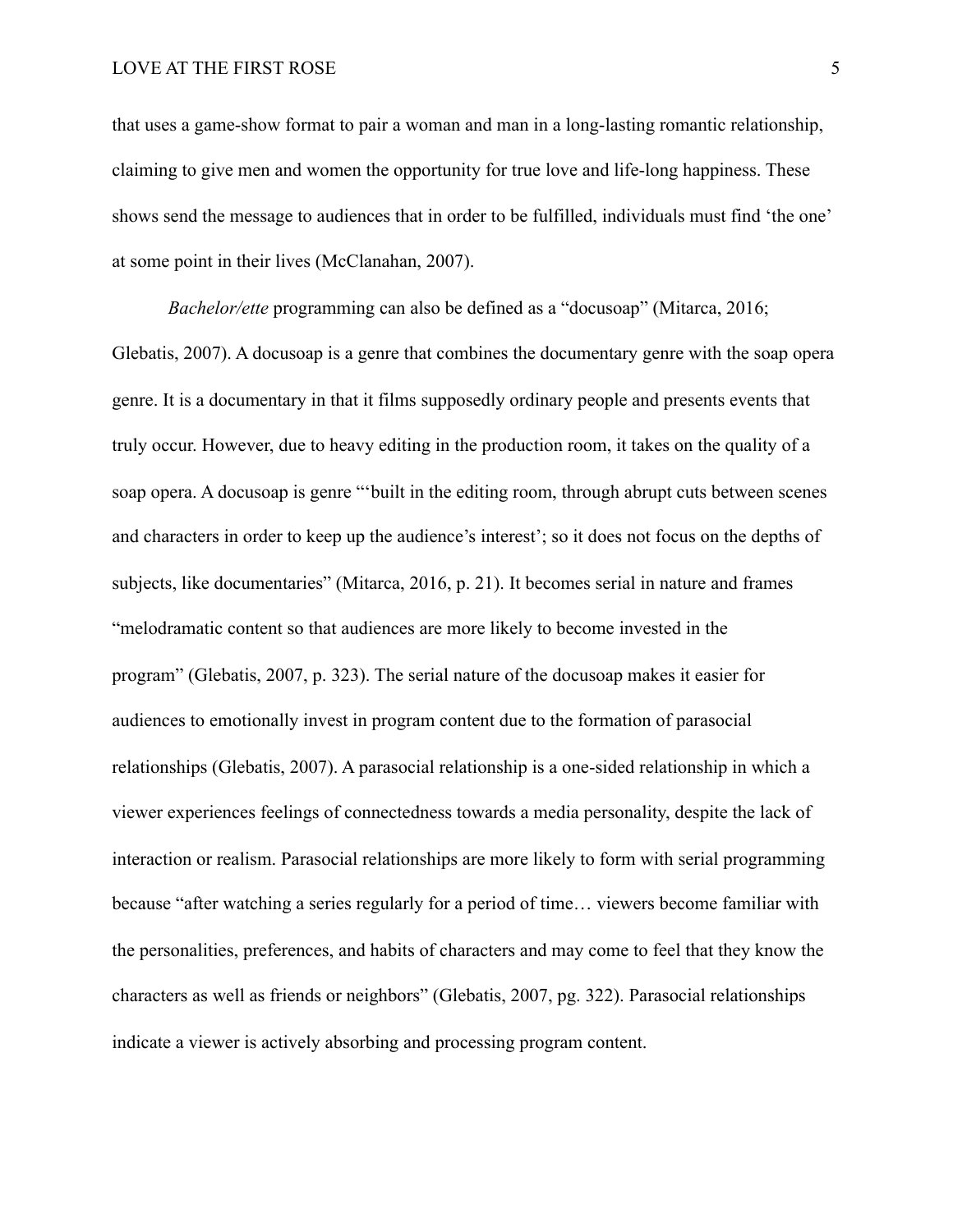Programs in soap opera genre, despite that they contain wholly fictitious content, often become intensely real to viewers (Glebatis, 2007). Avid fans of soap operas will send cards, gifts, and ask for advice from characters on the shows – *even though the characters do not exist*. Studies have found that heavy viewers of soap operas hold more distrustful attitudes and expect more martial problems (Glebatis, 2007). Considering that these effects occur for fictitious programs, the effects may be even more significant for a program that is purported as real and is conducive to the development of parasocial relationships.

 Previous research has found *The Bachelor* impacts some viewers. Researchers Laura Vandenbosch and Steven Eggermont conducted a three-year-long study on 498 Belgian adolescents to explore the motivations and effects of romantically themed reality television, such as *The Bachelor* (2011). At the time of their study, 41% of American prime-time reality programs were sexually oriented. They found that viewing romantically themed reality TV was a significant predictor of the frequency girls talk about sex with peers and of the boys' perception of sexual experience of peers (Vandenbosch & Eggermont, 2011).

 In a study on the content of dating shows and viewer perceptions of dating, researchers observed that dating shows like *The Bachelor* have themes that affirm attitudes that "women are sex objects, that dating is considered a game, and that men are sex-driven" (Ferris, Smith, Greenberg, & Smith, 2007). Researchers found that men were more likely to perceive higher realism in dating programs and more likely to endorse such attitudes. The higher the frequency of viewing, the more likely they were to endorse these attitudes. They also found significant correlation between frequency of viewing and endorsement of two dating behaviors: drinking alcohol and use of a hot tub or spa early in a dating relationship (Ferris, Smith, Greenberg,  $\&$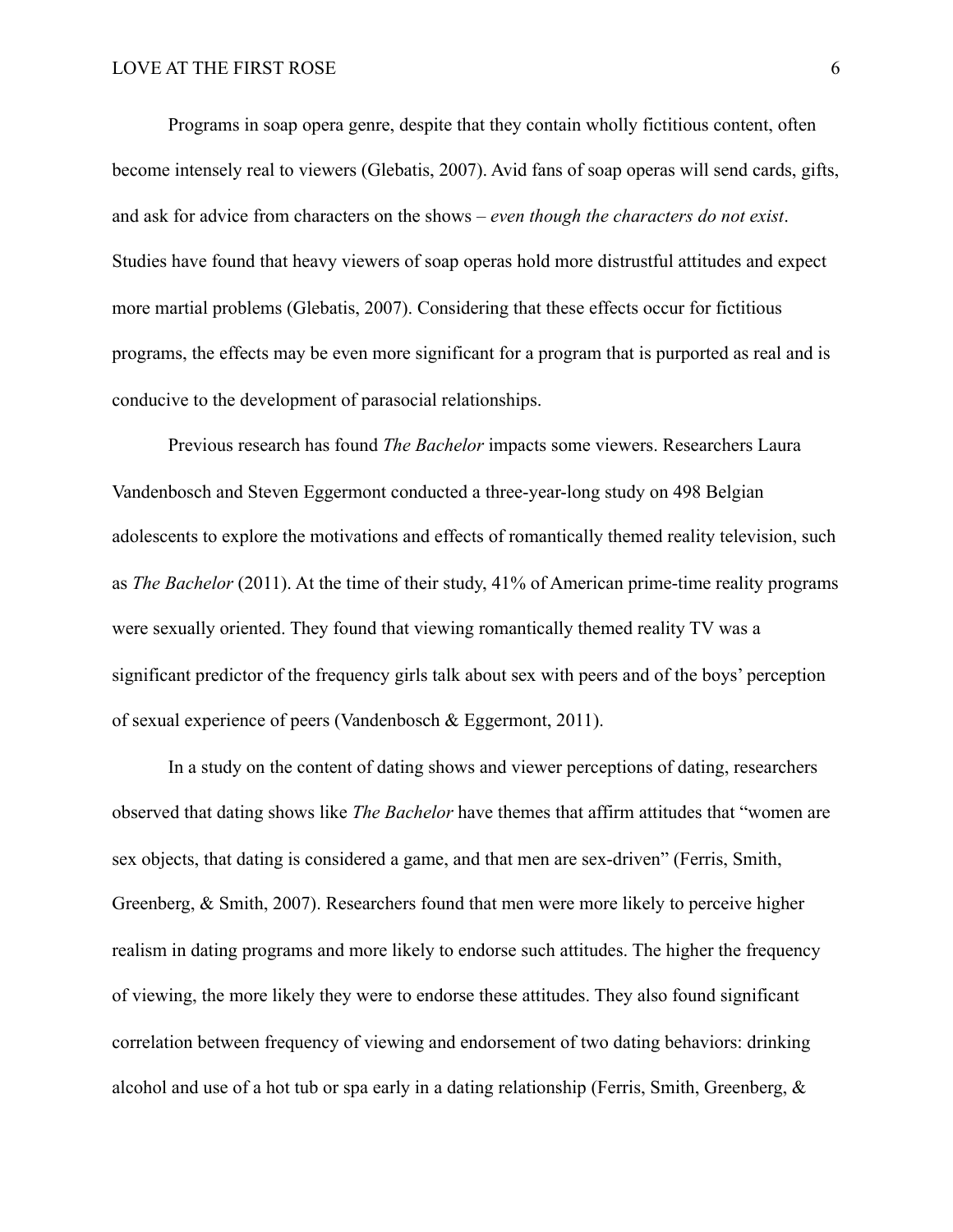Smith, 2007). This research suggests that reality TV's seeming portrayal of authenticity may affect viewers' behaviors after the TV gets turned off.

# **Modern Societal Narratives of Love**

 The popularity of the *Bachelor/ette* franchise's narrative of love largely stems from its placement within the larger, societal narrative of love. Society's narrative of love has not been consistent throughout history, and the current pain of love is situated in a period of modernity (Illouz, 2011). Modernity marks a period of "sobering up" in which society became more secular and individualistic with questions arising concerning equality and identity. Modernity transformed love in that it brought to light gender role differences and brought about the idea that love could assist in social mobility and freedom. A key element in this transformation was the emergence of "marriage markets". Sociologist Eva Illouz defines marriage markets as "encounters which seem to be monitored by individual choice and taste in which individuals seem to choose and exchange the attributes desired in another" (Illouz, 2011, p. 50). Previously, marriage was a social negotiation that largely depended on equal social standing and finances. In marriage markets, one could exchange "sexiness" for social mobility. Consequently, the choosing of a partner became a more complex sociological endeavor with an expanded field of partners to choose from. These marriage markets serve as the foundation for romantically themed reality shows like *The Bachelor*.

 The emergence of marriage markets led to the transformation of sexual freedom, resulting in "commitment phobia", and a transformation in the emotional interactions of heterosexual couples (Illouz, 2011). According to Illouz, commitment phobia is primarily associated with males. This is due to males choosing a sexual market over a marriage market, which is due to the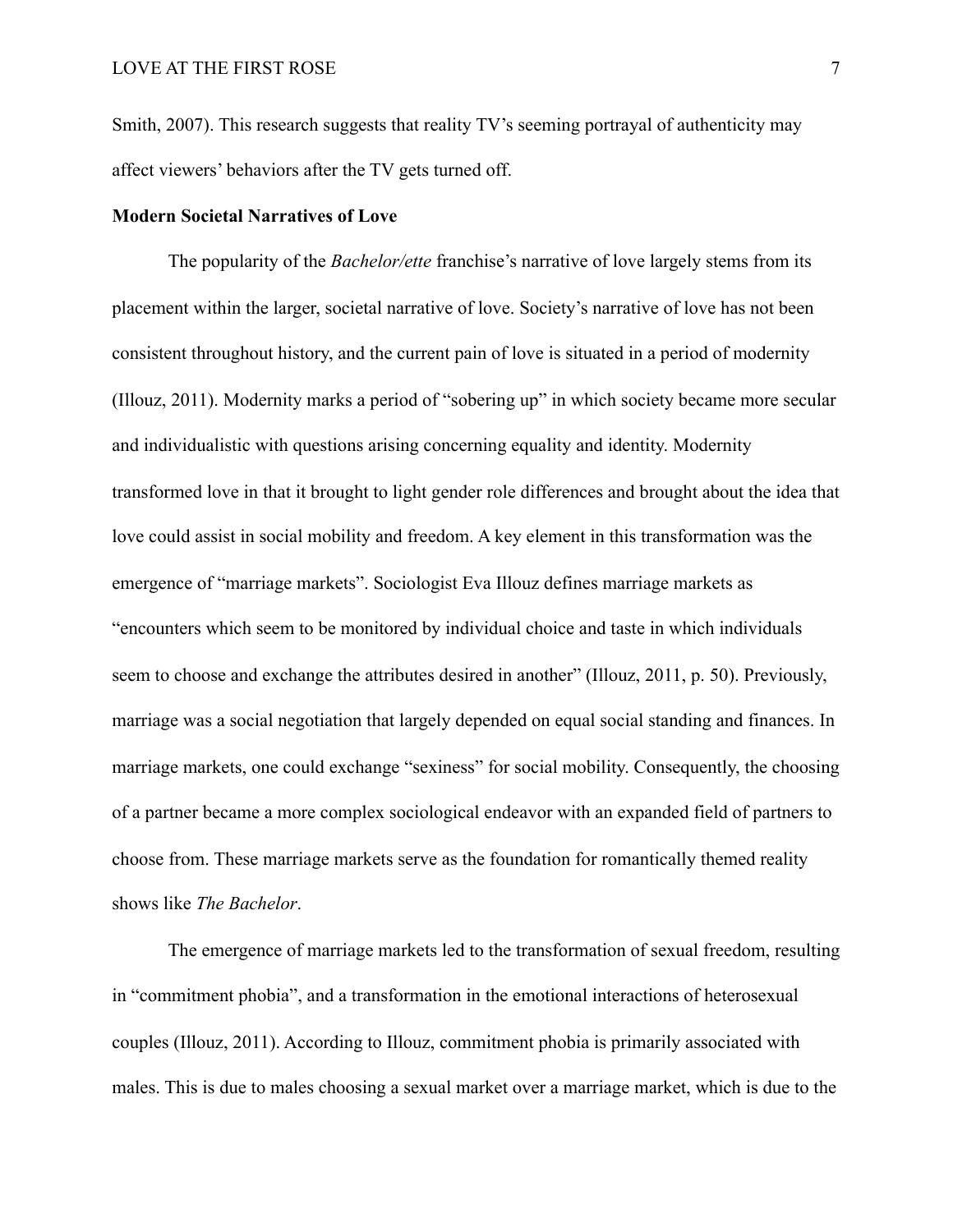association that more sexual partners correlates to more power. Men can "choose younger, less affluent, less educated partners" (Illouz, 2011, p. 77) and thus have a wider field to choose from. Women have more exclusivist pairing strategies because they have a smaller field of choice. They must enter the marriage markets earlier due society placing more emphasis on a woman's age and fading attractiveness than on a man's, making the undesirability of a woman's age as a factor for decreasing sexiness. The tension between female exclusivist pairing strategies and male commitment phobia results in differences in how they are expected to behave in love (Illouz, 2011). Although the *Bachelor/ette* franchise may initially appear to contradict commitment phobia because all participants on the show actively seek a life-long partner, arguably part of appeal of the show is the juxtaposition to society and why love hurts.

### **Myths of** *The Bachelor/ette*

 The *Bachelor/ette* franchise writes its own narrative of love, and the basis stems from the 'fairytale' love story. There are two primary myths that fall under the fairytale love story that *The Bachelor/ette* emphasizes (Glebatis, 2007; McClanahan, 2007): "Myth #2: There's such a thing as 'love at first sight'" (Galician, 2004, p. 127) and "Myth #10: The right mate 'completes you' filling your needs and making your dreams come true" (Galician, 2004, p. 207). The program emphasizes Myth #2 with the limo entrance in episode one and consistent references throughout the season to the limo entrance, even if the bachelor/ette may not choose the 'love at first sight' suitor by the end of the season (Glebatis, 2007). The program emphasizes Myth #10 by means of the competition for the bachelor/ette, the display of how life is better with the bachelor/ette, and the portrayal of rejected suitors as losers (Glebatis, 2007; McClanahan, 2007).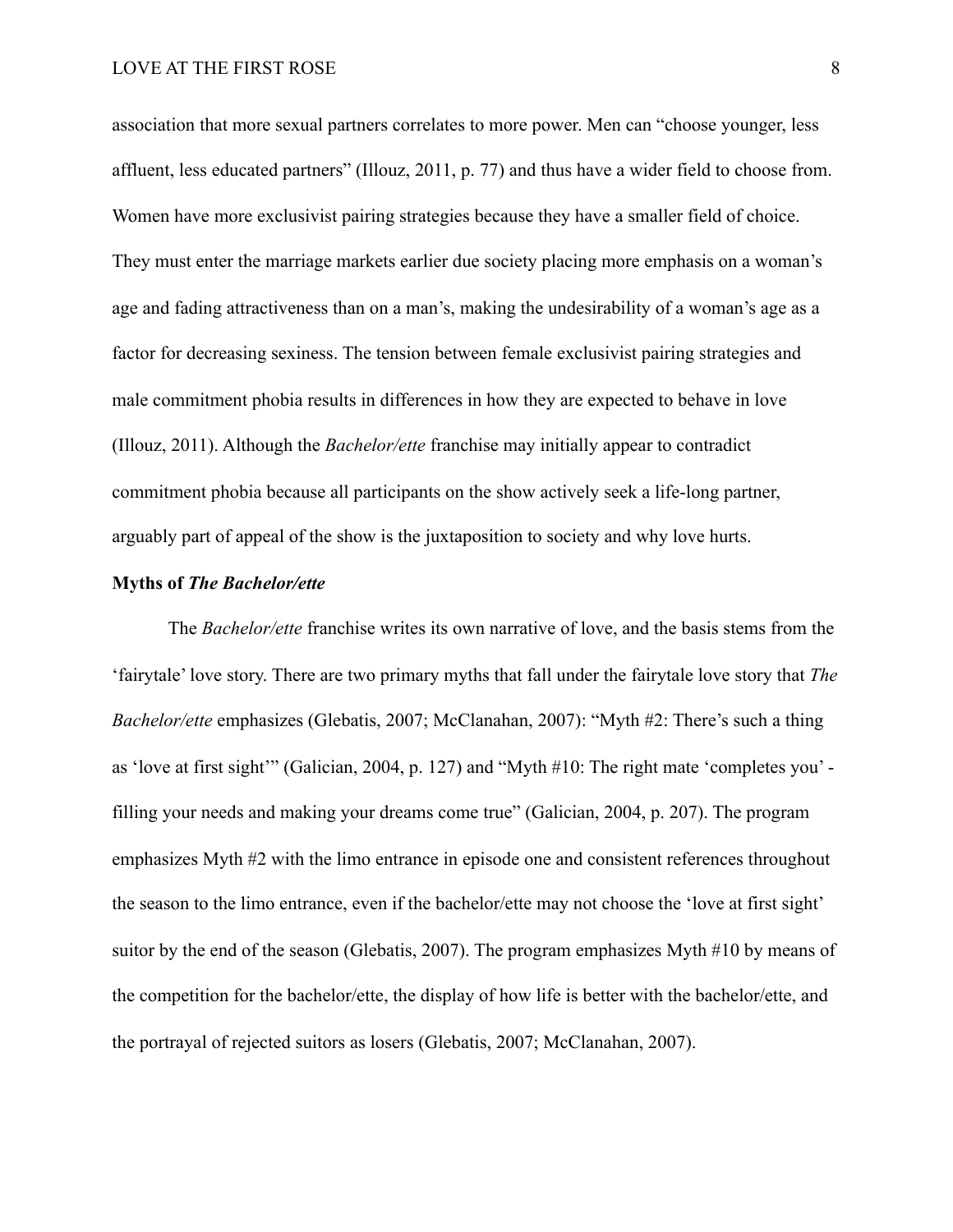The narrative of love in *The Bachelor/ette*, along with Myths #2 and #10, exists in a world of heterosexual imaginary, particularly patriarchal heterosexuality (McClanahan, 2007; Yep & Camacho, 2004; Pozner, 2010). Heterosexual imaginary "promotes heterosexuality as the only acceptable social arrangement that can possibly lead to romance and then marriage to achieve happiness" (McClanahan, 2007, p. 306). Heterosexual imaginary carries connotations as to how gender should behave, such as the stereotype that women must act as a care-taker for men (Yep & Camacho, 2004).

 Previous research focuses on the manifestation of these gender differences in *The Bachelor* in relation to the fairytale narrative, primarily as female contestants compete for the affection of the bachelor. In order for any of the female contestants to achieve their fairytale ending, they must behave in an accepted manner (Yep & Camacho, 2004; Pozner, 2010; Dubrofsky, 2009; Dubrofsky, 2011). First, the show teaches that a sign of a man's affection is the amount of money he spends on gifts and dates, and one should not expect an emotional connection (Pozner, 2010). Men must provide both pleasure and financial comfort, and women must put aside cynicism and wait for prince charming to come. It is acceptable for women to give up their careers in the hopes of finding love - and they cannot have a better career than the man - but less acceptable for men to do so. In order to be appealing, women must fit a white, Western tradition of beauty: the contestants are under a size 6, and usually have long blonde hair, supermodel bodies, and surgical enhancements (Pozner, 2010; McClanahan, 2007; Brophy-Baermann, 2005; Dubrofsky, 2011). Finally, the women must be emotional, but not too emotional (Dubrofsky, 2011).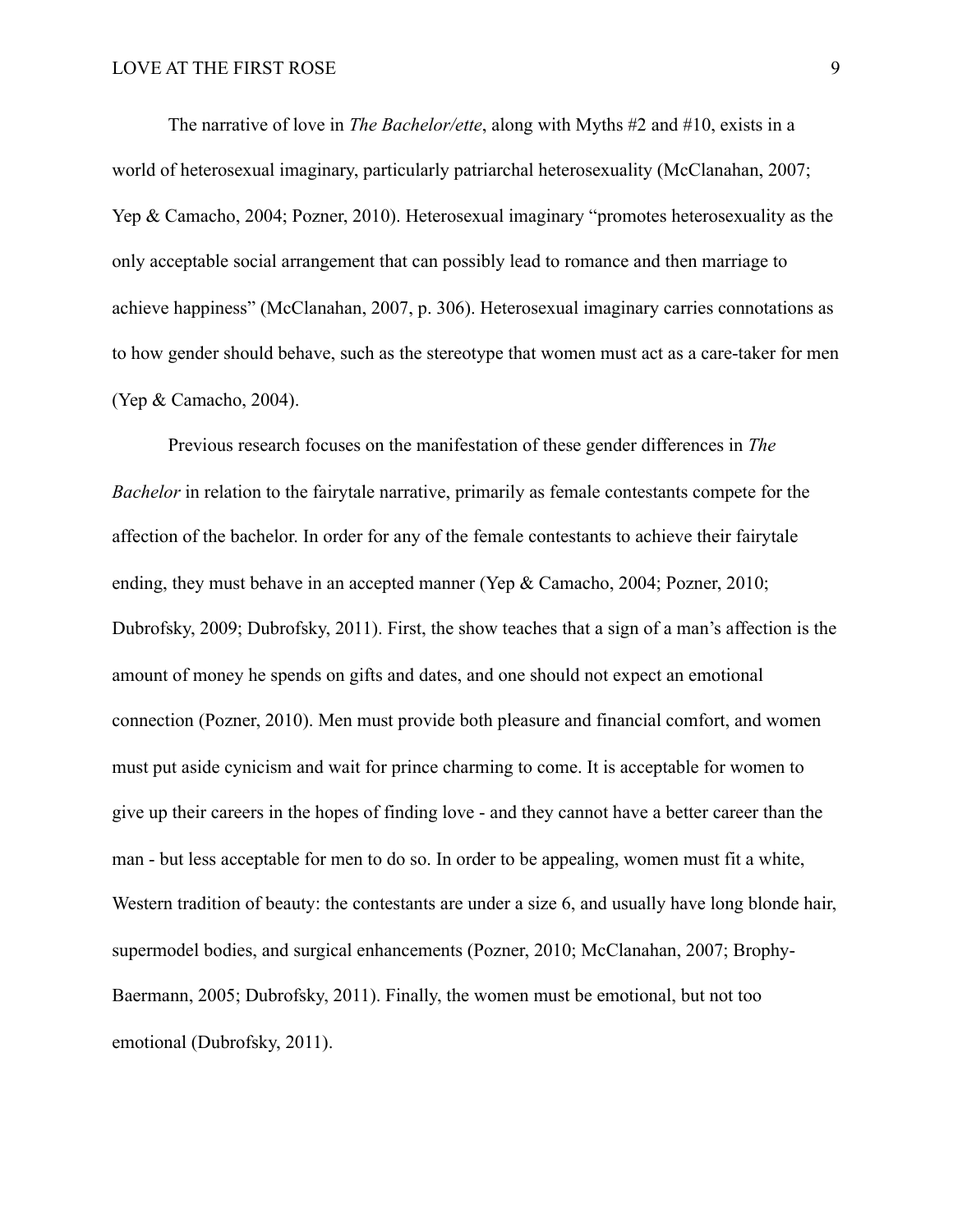In examining *The Bachelor*, equally valuable are the "losers", the women sent home, and the "winner", the woman who gets the proposal. A key character in the *Bachelor* docusoap is a woman who initially seems like she will be a viable contender, but slowly unravels throughout the season, becoming more and more emotional, until she provides "the money shot" (Dubrofsky, 2009). The money shot is a term taken from film pornography, but in *The Bachelor* it is a shot that "shows a woman's emotions as spectacular and excessive, signaling that she is unable to control herself and therefore unfit for love" (Dubrofsky, 2009, p. 355). A female contestant who provides the money shot is quickly sent home.

 Although the fairytale love story has been widely discussed in relation to *The Bachelor*, less has been researched on *The Bachelorette* and what tropes may be found in this program. Even less has been said on comparing *The Bachelor* to *The Bachelorette*, with the exception of an analysis conducted Michelle Brophy-Baermann (2005). In her comparative research on the third season of *The Bachelor* and first season of *The Bachelorette*, she found that there are noticeable gender differences between the shows, despite obeying the same formula. Namely she found that the male suitors are portrayed as confident, sometimes arrogant, and the female suitors are portrayed as hopeful and desperate. She also found that dates tend to involve "guy things" (2005, p. 33) and physical activity, so women who can be "one of the guys" have an advantage. Additionally, the female suitors get into more fights with each other, and if females are rejected, they tearfully leave talking about broken hearts. If males are rejected, they blame the bachelorette for not choosing them. Brophy-Baermann did find some similarities between the shows, namely the importance of alcohol in the dating ritual and the emphasis of family values throughout the show (2005).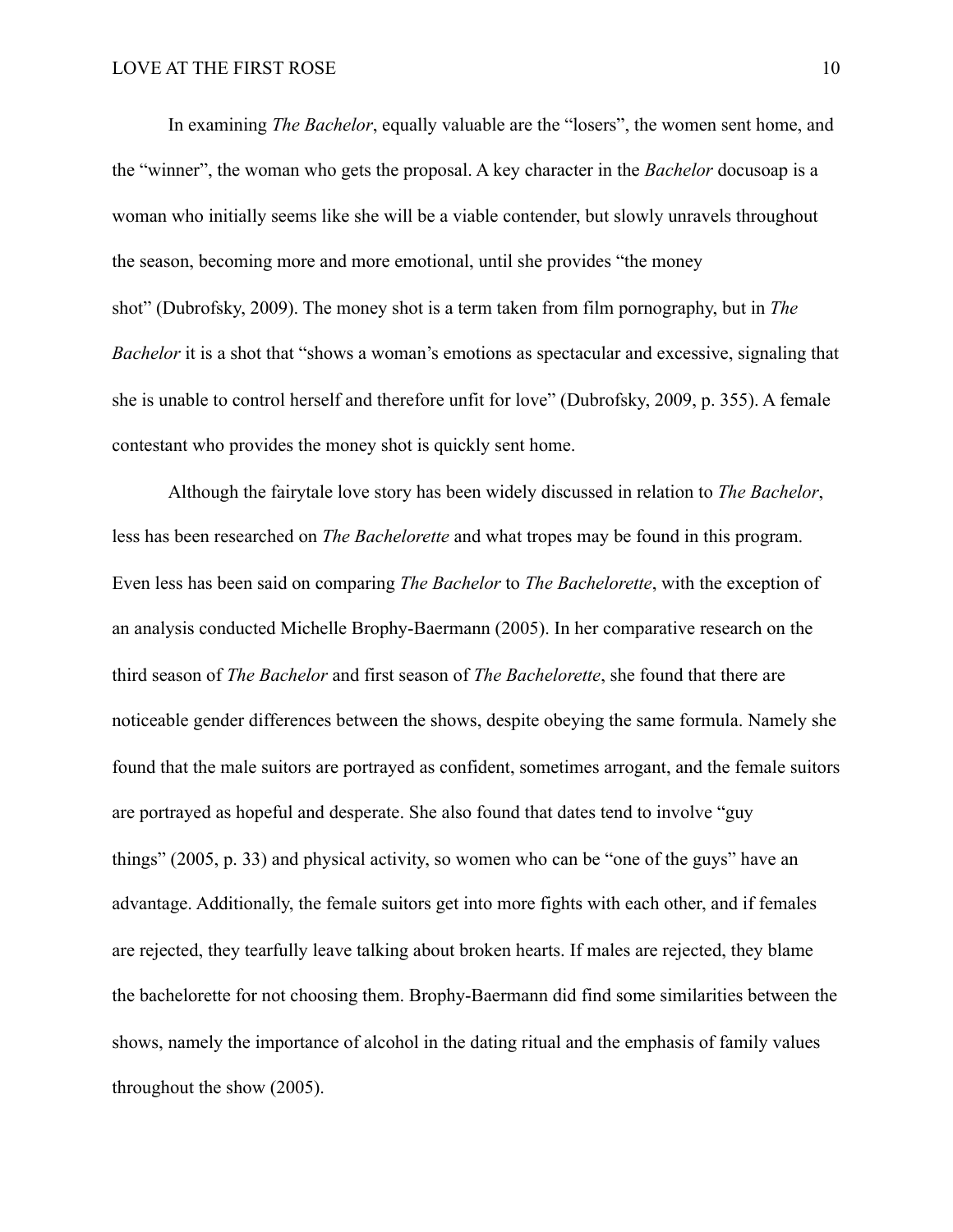Brophy-Baermann provides a useful entry into the world of comparing *The Bachelor* and *The Bachelorette* but does not go as in depth as other studies focusing on either *The Bachelor* or *The Bachelorette*. If *The Bachelor/ette* both endorse the narrative of a fairytale love story, are there gender differences in the portrayal of this story? Female contestants may be expected to behave in a certain manner, but how are male contestants expected to behave? Additionally, the basis of the show concerns the dates that contestants go on, yet little research has focused on the possible narrative importance of these dates, if there is one. This research hopes to fill some of these gaps left in previous analysis of the hit franchise.

### **Method**

 The primary method used in this research was a narrative inquiry asking "why this story here-and-now?" (Bamberg, 2016). The data consisted of the latest season of *The Bachelor*, season 20 starring Ben Higgins as the bachelor, and latest season of *The Bachelorette*, season 12 starring Jojo Fletcher as the bachelorette. Both were contestants on previous seasons of the franchise, although it is never mentioned on Ben's season that he competed on season 11 of *The Bachelorette*. It is a central point of discussion for Jojo's season, and she competed on season 20, Ben's season, of *The Bachelor*.

 Each episode was an hour and a half long, totaling to 30 hours of footage for the combined seasons. The only episodes analyzed were those understood to be within the 'real' timeline of the show, not those filmed after the show finished production like the "Men/Women Tell All" episode and "After the Rose" episode. Episodes of each season were watched in alternative order; i.e. the researcher watched episode one of *The Bachelor*, then episode one of *The Bachelorette*, then episode two of *The Bachelor*, episode two of *The Bachelorette*, and so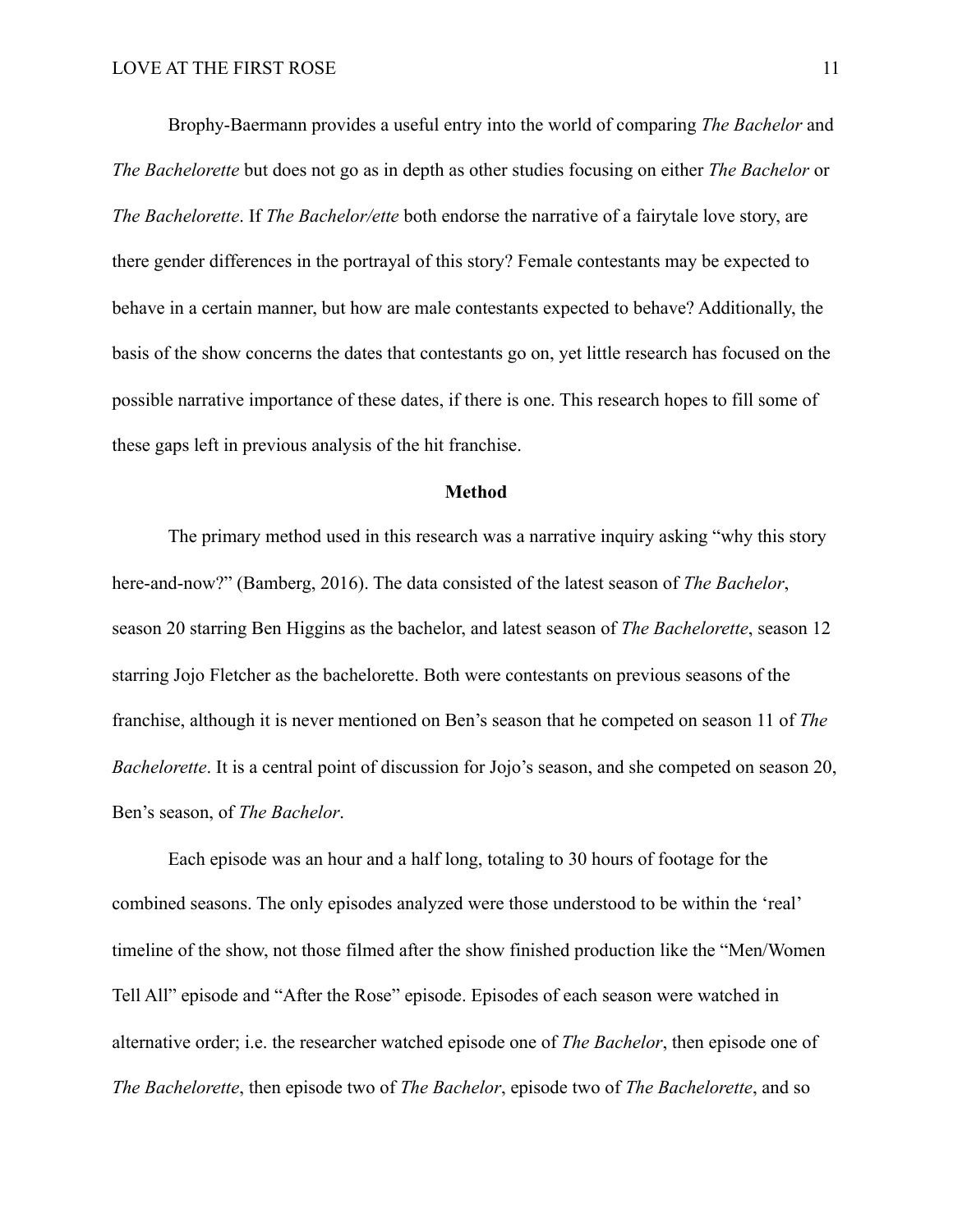forth. This was done to ensure more comparative data collection and highlight abnormalities. No episodes of either season were watched prior to data collection.

 For data collection, the researcher noted "pre-date" reaction, the type of date (i.e. one-onone, group date, hometown, etc.), date activity, conversations during date (taking particular note if anything was said by contestants along the lines of "falling for…" or "in love with…") "postdate" reactions, and elimination ceremonies. No data was analyzed during collection to eliminate researcher biases in data collection. After data collection, notes were coded and reorganized into themes and conversation for each date. Data was then comparatively analyzed, comparing both dates within each season (i.e. comparing one date on *The Bachelor* with other dates on *The Bachelor*) and across seasons (i.e. comparing a date on *The Bachelor* with a date on *The Bachelorette*).

### **Show Formula**

*The Bachelor* and *The Bachelorette* follow nearly identical formulas (see Figure 1). For the sake of simplicity of explanation, the following is the premise for *The Bachelor*. The bachelor, a previous contestant in the franchise, hopes to find his future wife in a sea of 25 hopeful female suitors. Over the course of the season, the bachelor and suitors go on a series of dates planned by the bachelor and the producers.

 In the first episode, the bachelor meets each of the contestants individually as they step out of a limo to make a first impression. Contestants may dress in costume, give the bachelor a present, or say something witty to stand out. The contestants spend all night at a cocktail party and may try to speak individually with the bachelor. After the first episode, suitors and the bachelor go on a series of dates all over the world. The possible dates are a one-on-one date, two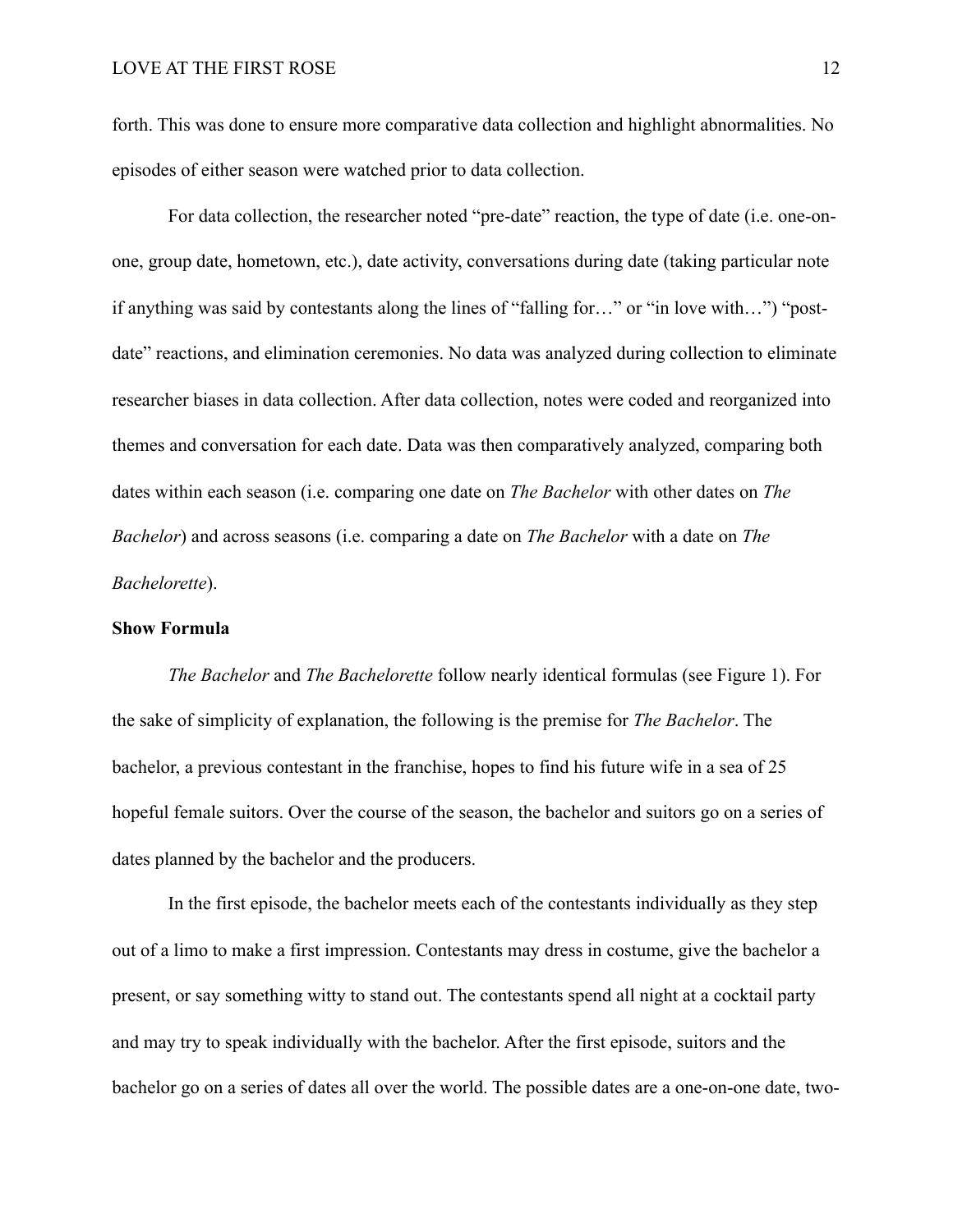on-one, group date, hometown date, and fantasy date. The one-on-one date are one suitor and the bachelor; all involve a daytime activity and end with dinner. The two-on-one dates are two suitors and the bachelor; the bachelor must eliminate one of the suitors before the date ends. The group dates are a group of suitors and the bachelor; all involve a group activity and end with a cocktail hour in which contestants may speak with the bachelor individually. In hometown dates the bachelor visits the hometown and family members of each of the suitors. The fantasy date begins as a one-on-one date, but the bachelor may offer the suitor the chance to stay overnight together in the "fantasy suite" without any cameras. Each episode ends with a rose ceremony in which the bachelor gives roses to the suitors he wants to stay in the show. If a contestant does not receive a rose, they are eliminated. Contestants may leave of their own volition. In the finale episode, the finale two suitors meet the bachelor's family and he chooses one suitor to propose to. The formula for *The Bachelorette* is identical except that one of the suitors proposes to the bachelorette in the finale rather than the female proposing.

*(Figure 1)*

| <b>Episode One - First impression</b>                      | VI. Episode Six - Switch to new location, outside US                                              |
|------------------------------------------------------------|---------------------------------------------------------------------------------------------------|
| A. Get out of limo                                         | A. One-on-one date                                                                                |
| Long cocktail hour<br>В.                                   | B. Group date                                                                                     |
| C. Rose ceremony                                           | C. One-on-one (or two person date on Bachelorette, for the first time ever)                       |
| <b>Episode Two</b><br>н.                                   | D. Rose ceremony<br>VII. Episode Seven - either in same location, or switch to different location |
| A. Group date                                              | A. One-on-one date                                                                                |
| One-on-one date<br>В.                                      | B. One-on-one date                                                                                |
| C. Group date                                              | Group date                                                                                        |
| D. Rose ceremony                                           | One-on-one date<br>D.                                                                             |
|                                                            | E. Rose ceremony                                                                                  |
| III. Episode Three                                         | <b>VIII. Episode Eight - Hometown dates</b>                                                       |
| A. One-on-one date                                         | A. Hometown 1                                                                                     |
| B. Group date                                              | Hometown 2<br>В.                                                                                  |
| One-on-one date                                            | Hometown 3                                                                                        |
| D. Rose ceremony                                           | Hometown 4<br>D                                                                                   |
| IV. Episode Four - Switch to new location, in US           | E. Rose ceremony<br>IX. Episode Nine - Switch to new location, outside US. Fantasy Suite.         |
| A. One-on-one date                                         | A. One-on-one date                                                                                |
| Group date<br>В.                                           | One-on-one date<br>В.                                                                             |
| C. Two-on-one date                                         | C. One-on-one date                                                                                |
|                                                            | D. Rose ceremony                                                                                  |
| D. Rose ceremony                                           | <b>Episode Ten - Finale</b><br>X.                                                                 |
| Episode Five - Switch to new location, outside of US<br>v. | A. Suitor A meets Bachelor/Bachelorette family                                                    |
| A. One-on-one date                                         | Suitor B meets Bachelor/Bachelorette family<br>В.                                                 |
| B. Group date                                              | All day date with one of the suitors                                                              |
| One-on-one date                                            | All day date with other suitor                                                                    |
| Rose ceremony                                              | Reject one of them<br>Е.                                                                          |
|                                                            | F. Proposal                                                                                       |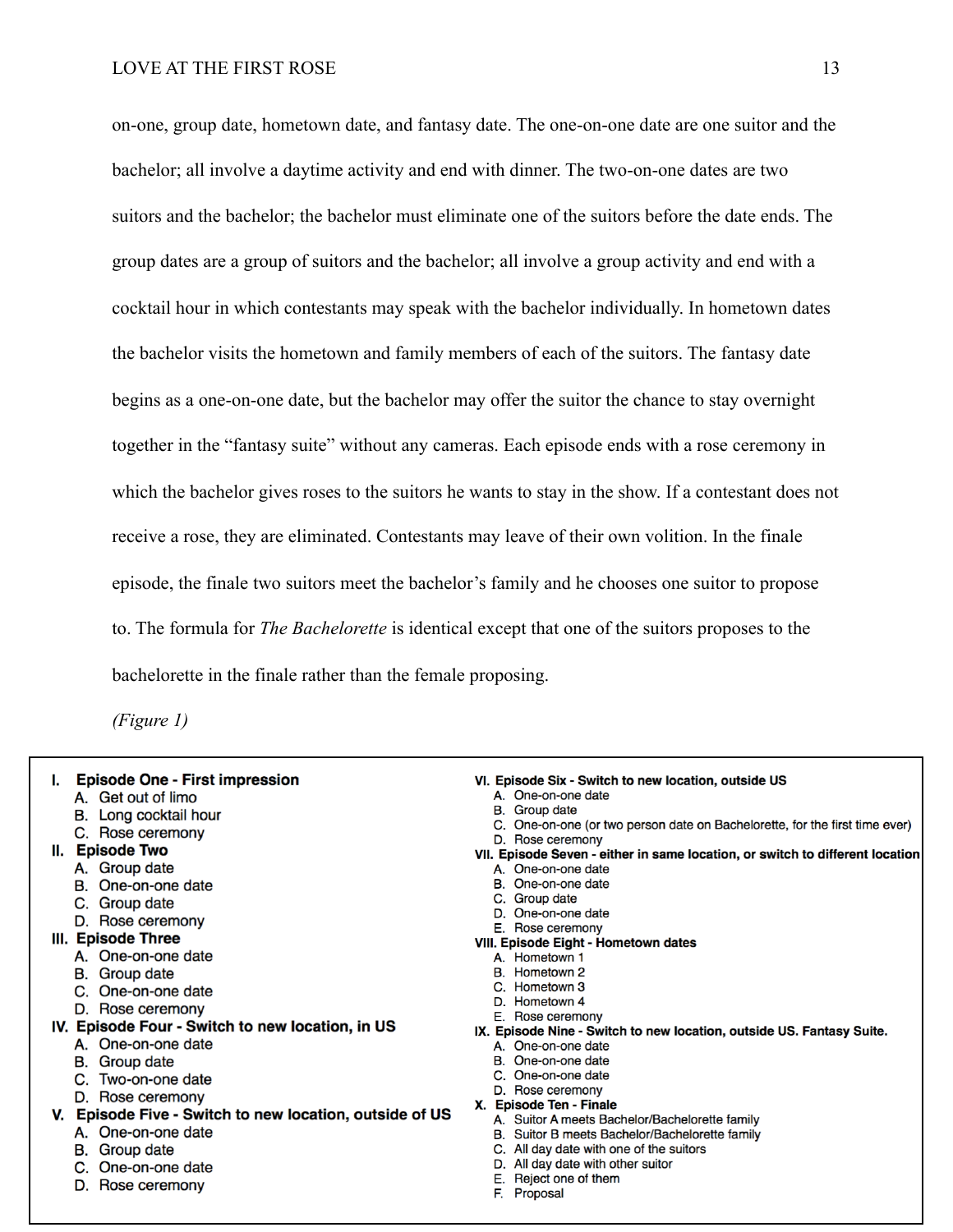#### **Results**

# **Types of Dates**

 The first area of analysis concerned the type of dates contestants embarked on over the course of two programs and if there was a gender difference in date activities. In some contrast to Brophy-Baermann's findings, there is not an overt gender difference in all the dates between the two shows. The most gender stereotypical activities take place on group dates, whereas individual dates are more gender neutral. Group dates focus on the suitors participating in an activity, often a competition based one. On *The Bachelor*, the group dates involve the women, in chronological order: (1) going to school and doing "school" related activities, like bobbing for apples and placing states on a map, (2) participating in a scientific assessment of love to see if they were physically compatible with Ben, (3) playing a game of soccer, (4) performing in a Vegas talent show, (5) taking Spanish lessons and using what they learned to cook a Mexican dish, (6) swimming in the ocean and feeding wild pigs, and (7) rowing boats on a lake and flying a kite at a barn. These dates are not too overtly stereotypical until compared with the men's dates. On *The Bachelorette*, the group dates involve the men: (1) pretending to be firefighters and "rescuing" Jojo from a building, (2) participating in "love sports" at ESPN, (3) performing at a stand-up comedy show called Sex Talks, (4) playing a game of football, (5) sand surfing, (6) playing a game of soccer, and (7) playing truth or dare and other games in a hotel room.

 The individual dates focus more heavily on travel as a date activity. Of the fourteen individual dates on *The Bachelor*, eight involve travel as one of the main date activities, usually traveling by helicopter or boat. Of the thirteen individual dates on *The Bachelorette*, five involve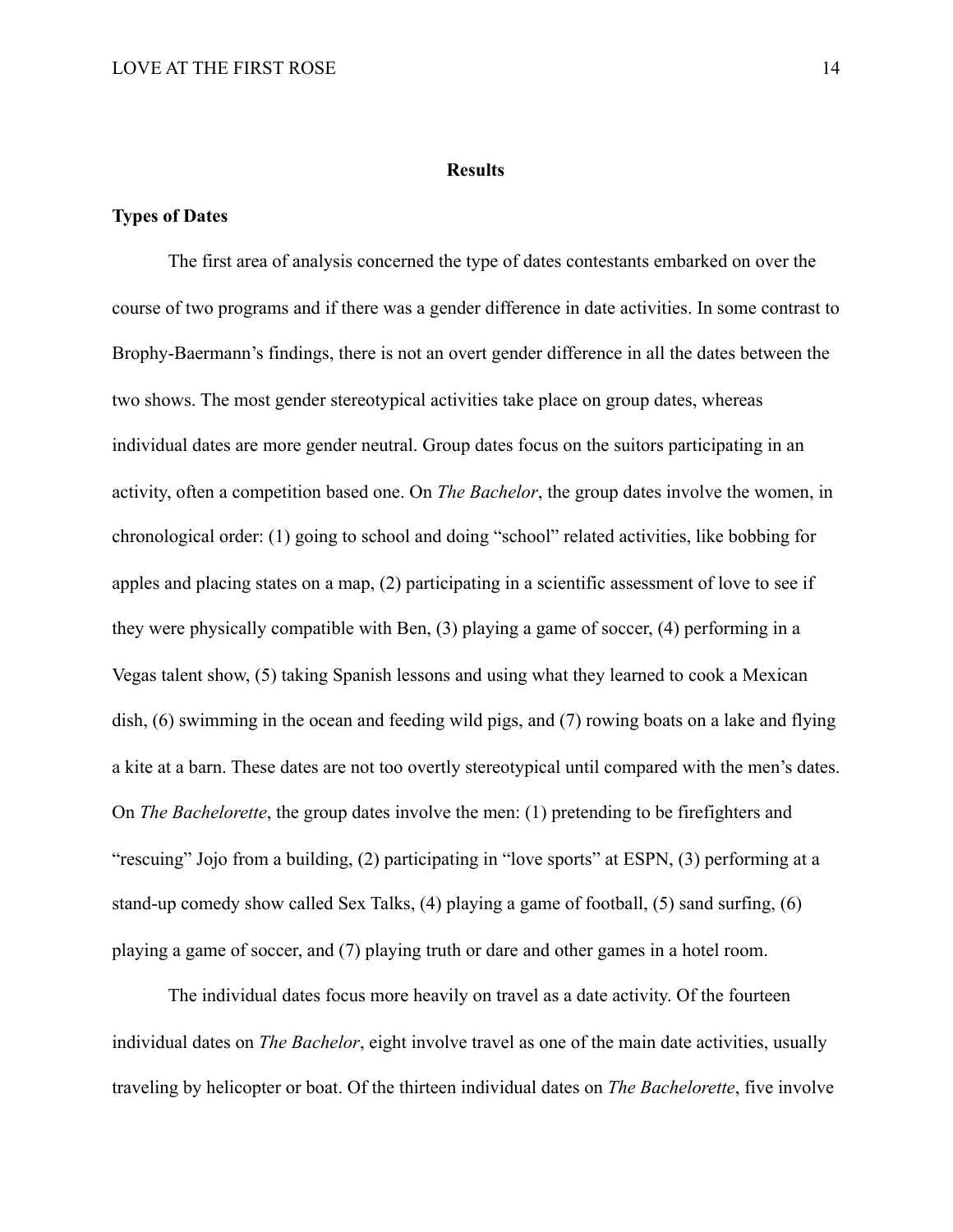traveling as a date activity and four involve general walking or hiking to another location as a date activity. The non-travel date activities are designed as a collaborative experience for the couple in which they must work together, such as in dance lessons.

 On *The Bachelor*, the individual dates involve: driving around southern California with Ice Cube and Kevin Hart, relaxing in a hot tub in a jacuzzi store, a plane ride that ends with a hot tub in a prairie, eating and swimming at a spa, a helicopter ride over Vegas, marrying couples in Vegas, walking a runway in a show for Fashion Week in Mexico, a balloon ride that ends with a picnic, traveling on a yacht and fishing, volunteering at a Youth Center, spending a day alone in Wrigley field, rafting down a river, releasing baby turtles into the ocean, and swimming in a waterfall. On *The Bachelorette*, the individual dates involve flying to San Francisco and going to the Golden Gate bridge, yoga, swing dance lessons, a husky-led sled ride that ends with a hot tub in the woods, shopping at beachside stores, climbing on rocks at the beach, watching and participating in performance art, eating snacks in a car and watching gauchos (Argentinian cowboys) tame horses, a private jet ride, making wine at a vineyard and drinking wine in a hot tub, petting horses and speed shooting at a ranch, walking through an outdoor market in Thailand and getting a foot massage, a hike to a monk temple, and a boat ride through Thailand and picnic on a beach.

 The other possible date formulas for the show are two-on-one dates and hometown dates. As there are only two-on-one dates for each season, there is less content to analyze but they tend to also be gender neutral activities, although activities on *The Bachelorette* are somewhat more physical activity based. On *The Bachelor*, the first two-on-one date involves a tour of the contestants' home - because these contestants are twins - and the second two-on-one date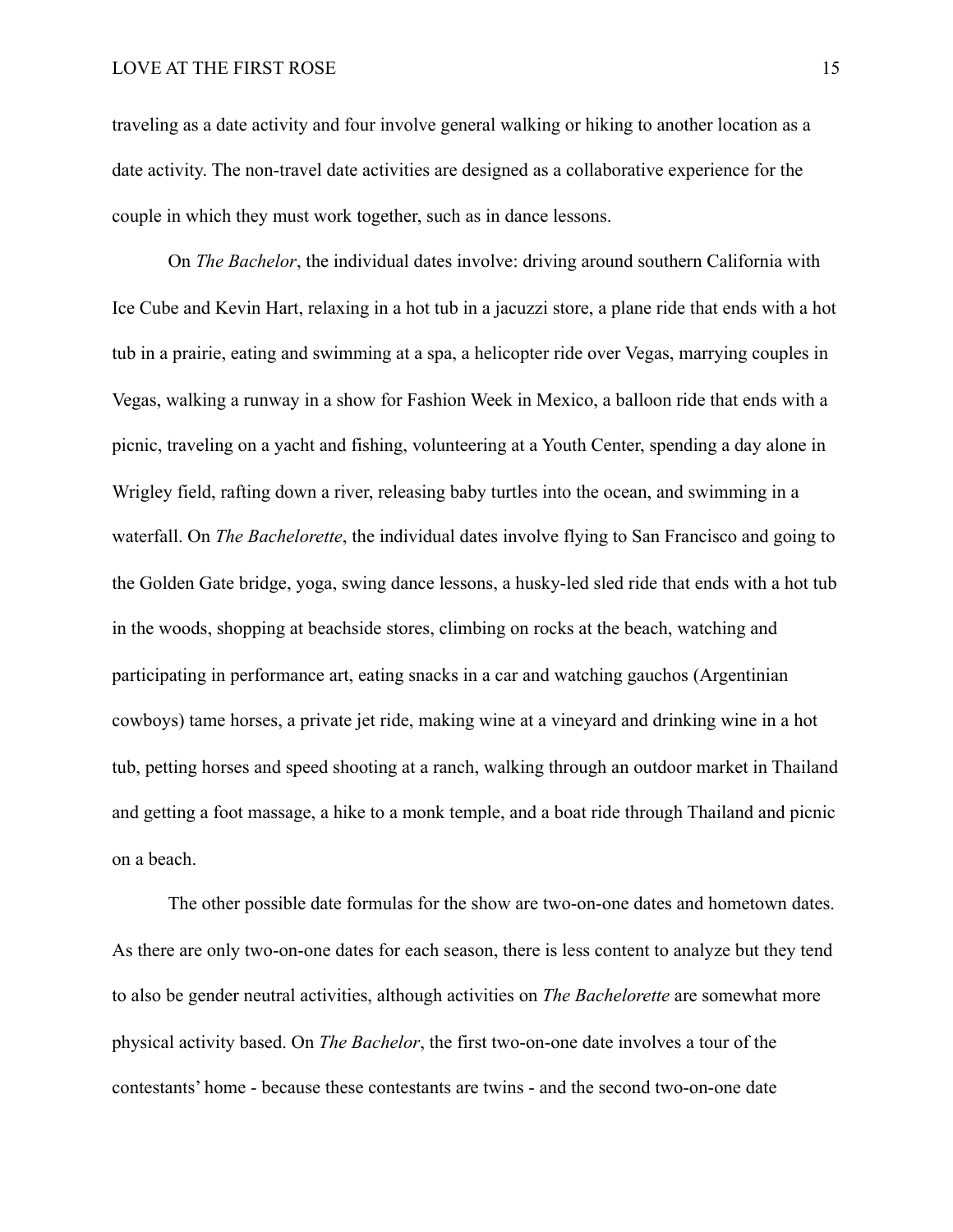involves a boat ride and picnic. On *The Bachelorette*, the first two-on-one date involves a hike and the second two-on-one involves tango lessons. The hometown dates have no gender difference in type of activity.

### **Content of Dates**

 Although the individual dates and group dates may vary in the date activities, a significant portion of time on all dates is left for discussion between the bachelor/ette and suitors. It is assumed this is so they can connect on an emotional level rather than purely physical level. Some of the conversations presumably vary between *The Bachelor/ette* due to the personality of the bachelor/ette and the questions they choose to ask on dates. However, some themes emerge that are dependent on the gender of suitors.

### **Group Dates.**

 At the beginning of the process, there is little gender difference between contestants in terms of content discussed on group dates. When suitors talk individually with the bachelor/ette on group dates, they mainly talk about how "crazy" of a process the show is. The second most common group date conversation topic concerns problems the suitors have with fellow contestants. In both programs there is a suitor - Olivia on *The Bachelor* and Chad on *The Bachelorette* - who the rest feel monopolize time with the bachelor/ette. A significant portion of the initial dating rounds concern suitor-initiated conversations about difficulties with Olivia/ Chad. Olivia eventually provides the "money shot" (Dubrofsky, 2009) as she unravels and Chad is sent home for threatening the other male suitors with violence. After they are sent home, conversations about other contestants decrease, although they do not disappear entirely. However, after that point, if a contestant tries to "bad-mouth" another suitor they are quickly sent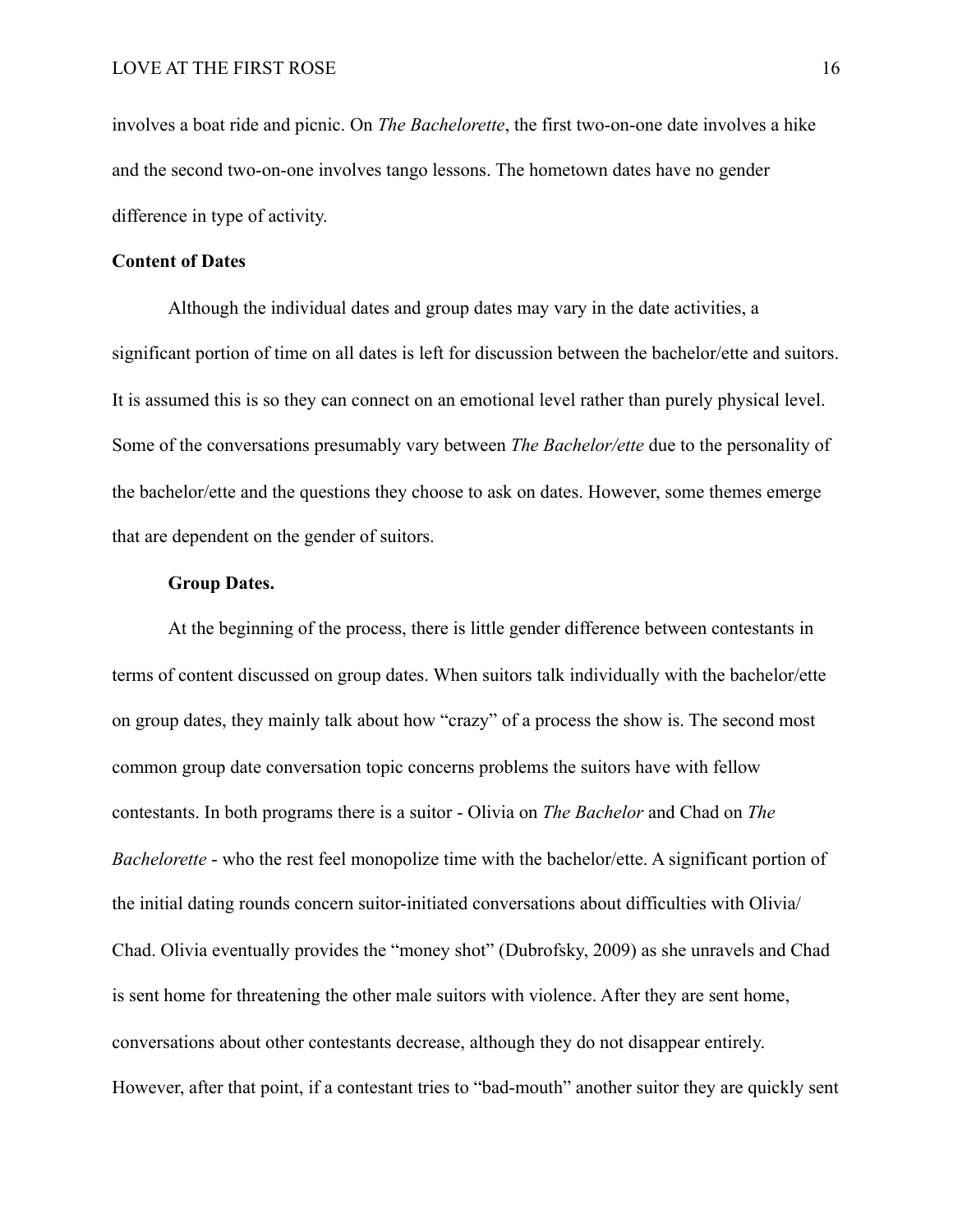home. This is the case with James T. insulting Jordan on *The Bachelorette* and Leah spreading lies about Lauren B. on *The Bachelor*. However, on *The Bachelorette*, if a suitor tries to talk to Jojo while she is in the middle of a conversation with one of the men, she tells the intrusive suitor that she needs more time. He then waits until it is his turn to talk to her. On *The Bachelor*, Ben does not halt any interruptions to conversation, even after a contestant once interrupts him in the middle of a speech to the group.

#### **Individual Dates.**

 The individual dates grant more time for personal conversation and viewers learn the most about contestant's lives on these dates. The individual dates tend to concern the emotional background of the suitor rather than the bachelor/ette, although there is more discussion of Jojo's personal background than Ben's. If the contestants discuss their personal background, the female suitors are significantly more likely to talk about their relationship history and the male suitors are significantly more likely to talk about an event in their life that changed them. If females talk about their relationship history, it concerns relationship failures and how that changed them into who they are in current relationships. For example, on her first date Caila talks about how she thought her previous relationship was fate until her "heart caught up with [her] mind". On her first date, Amanda talks about her previous marriage and how the father did not invest time in herself or the kids. Lauren H. talks about getting cheated on in her four-year long relationship. In contrast, males are more likely to talk about a significant negative event in their lives that brought them on *The Bachelorette* journey. For example, Luke talks about being in combat in Afghanistan and losing fellow members of his team made him appreciate life. James talks about being bullied as a child and how it stuck with him. Chase talks about the impact his parents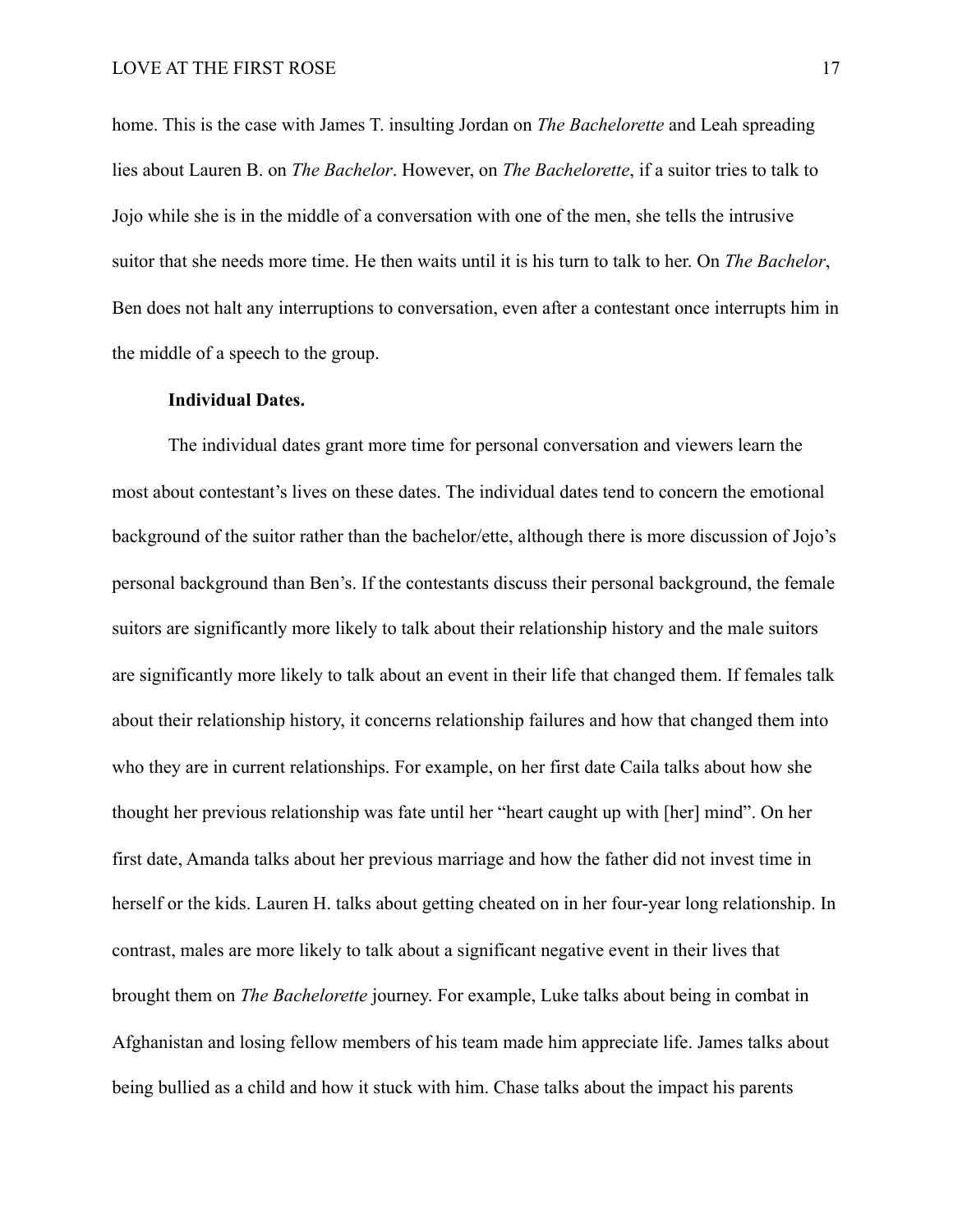divorce had on his life and how he decided that marriage is forever. Robby talks about his past relationship, but he first talks about his best friend dying in a car accident the past year and how that made him realize how short life is.

 Female contestants, both suitors and the bachelorette, are also more likely to talk about family on dates. In the episode prior to hometown dates, Jojo asks all of her suitors how they feel about bringing her home to meet their family, whereas Ben discusses it with only a couple of suitors. After hometown dates, Jojo is more likely to ask her suitors what it was like for them to have her meet their family, or she talks about having her suitor meet her family. On *The Bachelor*, the female suitors, not Ben, are the ones who are more likely to bring up the significance of not seeing Ben for a week after he meets their families.

 Female suitors are overall significantly more likely to talk about the impact of family on their lives, such as Lauren B. saying the reason she is selective about men is due to how amazing her father is. Even if they do not talk as much about their own family, they will talk about the value of family. This is the case with Emily when she gets the chance to meet Ben's parents before the finale, and she says "It genuinely makes my heart so happy that I got to meet the amazing people that raised this amazing man. I would want nothing more than to be a part of this family. Obviously Ben cares a lot and that I'm the one girl that gets to be here speaks volumes. I'm so overwhelmed with happiness."

 Family is also more likely to be the center of their storyline, as is the case with Amanda on *The Bachelor*. Amanda is a mother of two small girls and it quickly becomes the center of her story. When producers introduce Amanda to the audience, it centers around the fact that she is a mother. In her second conversation with Ben, she tells him about her children. Shortly afterwards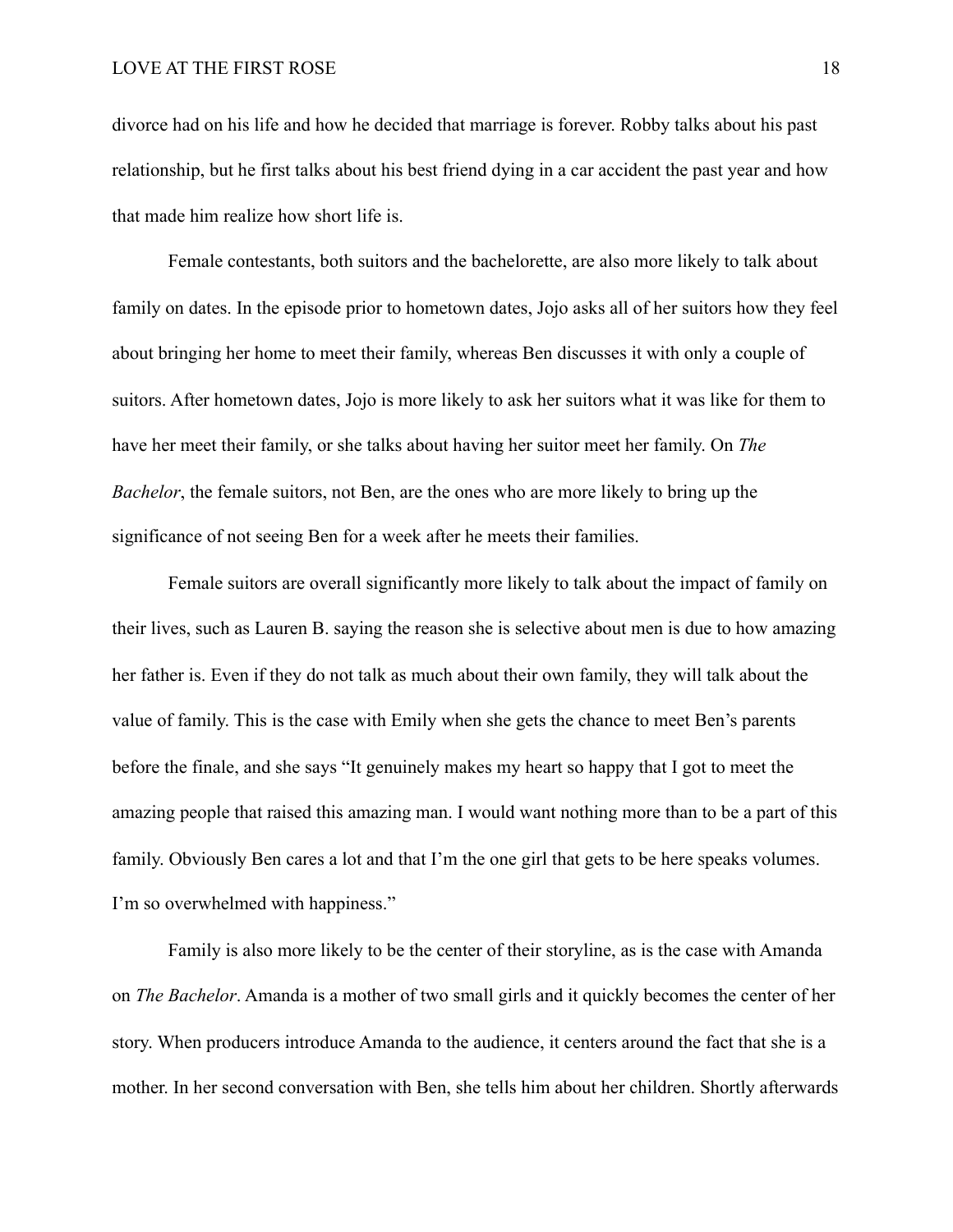he sets up a chance for the two of them to make barrettes for her kids. It continues to be a center point of discussion for the two of them until Ben finally meets her children on hometown dates. Meanwhile it is almost never discussed that a contestant on *The Bachelorette*, Evan, is also a parent. When producers introduced Evan, they focus on that he is an erectile dysfunction doctor. The fact that he has children is revealed in the third episode through a passing remark when Jojo tells him she thinks he is an incredible father. It is never mentioned again, except when he wins a rose in episode five and says "I feel like my kids will be so excited to know I got the rose. I feel I won for them as much as for myself".

# **Reactions to Dates**

 As dates progress and feelings develop between the suitors and bachelor/ette, a narrative develops concerning when it is appropriate for one's gender to express sentiments of love. The majority of the suitors express in camera confessionals that they can see themselves falling in love with the bachelor/ette within the first several episodes. However, they convey these sentiments to the bachelor/ette at different points in time, depending on the suitor's gender. The male suitors tell Jojo that they "think [they are] falling in love with her" sooner than the female suitors tell similar sentiments to Ben. Two of the male suitors tell Jojo they "are falling in love with her" by episode four and continue telling her in subsequent dates. In contrast, it is not until episode six that any female suitor confesses her feelings to Ben. In episode six, Caila tells Ben she is "falling in love" with him, but only does so when she "[feels] a little put on the spot".

 Additionally, the male suitors tell Jojo "I love you" much sooner than the female suitors say the same to Ben. Three of the four male suitors confess they are "in love" with Jojo by hometown dates (episode eight). Two of the men, Robby and Jordan, confess they are "in love"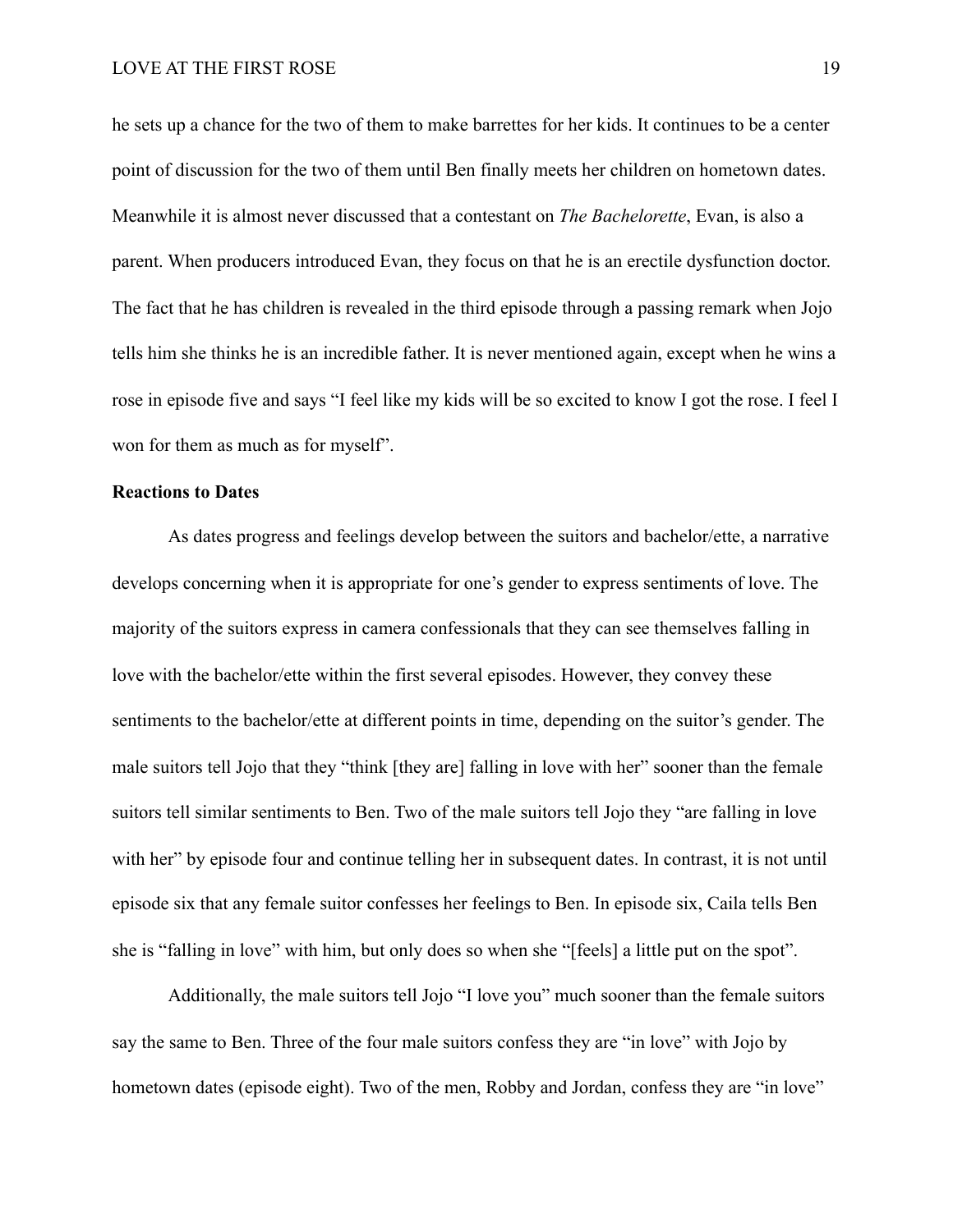prior to hometown dates. Luke confesses his love at the end of episode eight. None of the female suitors say "I love you" to Ben until episode nine, after hometown dates. A common expression among the women is expressed by Caila when she says "I feel like I'm ready to tell Ben I am in love with him but I kinda want to talk to my parents first and get their validation". It is further expressed by Lauren B. when she says "If I get my family's approval, I will definitely tell Ben I am in love with him." All of the suitors confess their love for the bachelor/ette before the end of the fantasy date. Ben expresses his love for two of the females immediately after they tell him they love him. Jojo, after expressing several times how much it hurt her that Ben said he loved her and then did not choose her in the end, does not say "I love you" until Jordan is the final suitor.

 Another important narrative that emerges is the importance of the male asking for the female's father's permission before proposing. On *The Bachelor*, Ben chooses the final winner by proposing to her. On *The Bachelorette*, Jojo chooses the final winner by accepting his proposal to her. However, before any of the men propose they ask the female's father for her hand in marriage. On *The Bachelor*, Ben calls Lauren B.'s father in the finale episode after he decides she is 'the one'. On *The Bachelorette*, when the two final men first meet Jojo's family they are expected to ask for her father's blessing that same day. Robby asks her father in person, despite not knowing if he is definitely going to be the winner. When Jordan does not ask for her father's blessing in person, Jojo questions if Jordan is ready for a proposal - "if he is ready without a shadow of doubt that he is ready for an engagement" - and Jordan eventually proves his commitment by calling her father to ask him officially.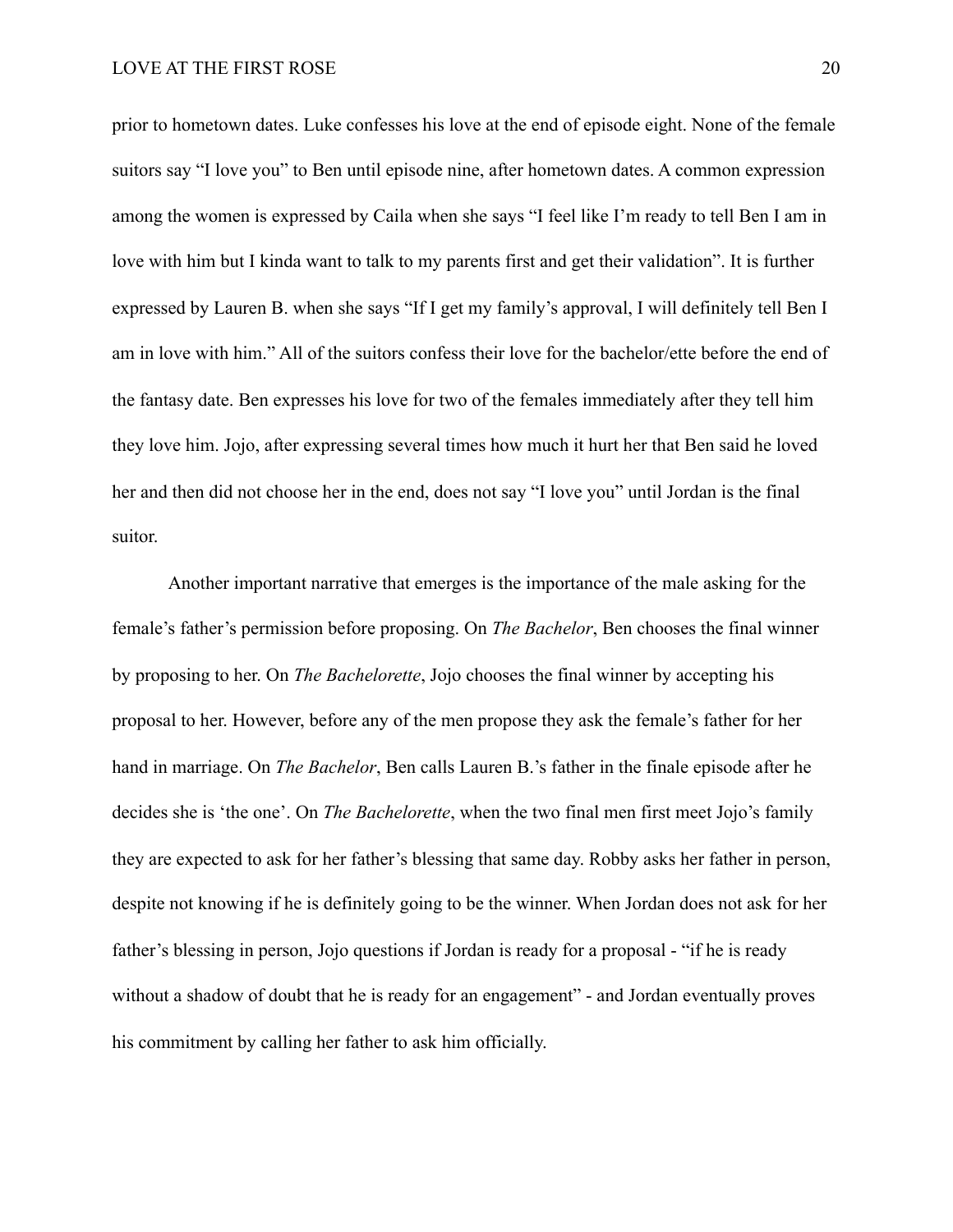The sentiments of those in love are important, but equally valuable are the reactions of those eliminated over the course of the season, most often typified in a goodbye speech. Two of the females on *The Bachelor* choose to leave the show of their own volition. None of the males on *The Bachelorette* leave willingly. If a male contestant is eliminated, he is less likely to show emotion and less likely to be granted a departing camera confessional. Male contestants cry in elimination confessionals in four out of ten episodes. Three of the men in the final ten suitors do not have a departing confessional. When men are eliminated they primarily talk about how they did not see this coming, how much it hurts, and what they could have done differently. In contrast, the majority of the female contestants cry and are likely to be granted a confessional. At least one departing female contestant cries in every episode, and there is at least one female confessional in every episode. When the females are eliminated they primarily talk about how Ben does not know who they are, how much it hurts, how they pictured a future together, and how hard it is to find love, date, and be rejected.

### **Discussion**

 Despite the possibility for similarity due to the formulaic nature of *The Bachelor* and *The Bachelorette*, there are some gender-based differences in the narrative of love subtly woven into each program. The most readily apparent gender differences are the gender stereotypical activities of group dates on *The Bachelor/ette*. The group dates for men tended to be more physical-activity oriented, particularly in relation to sports. The group dates for women tended to be less physically oriented and more mentally focused, such as learning a foreign language or participating in a science lab. Both seasons had a performance centered group date, but even that fell into gender stereotypes as the men's performance focused on their ability to talk about sex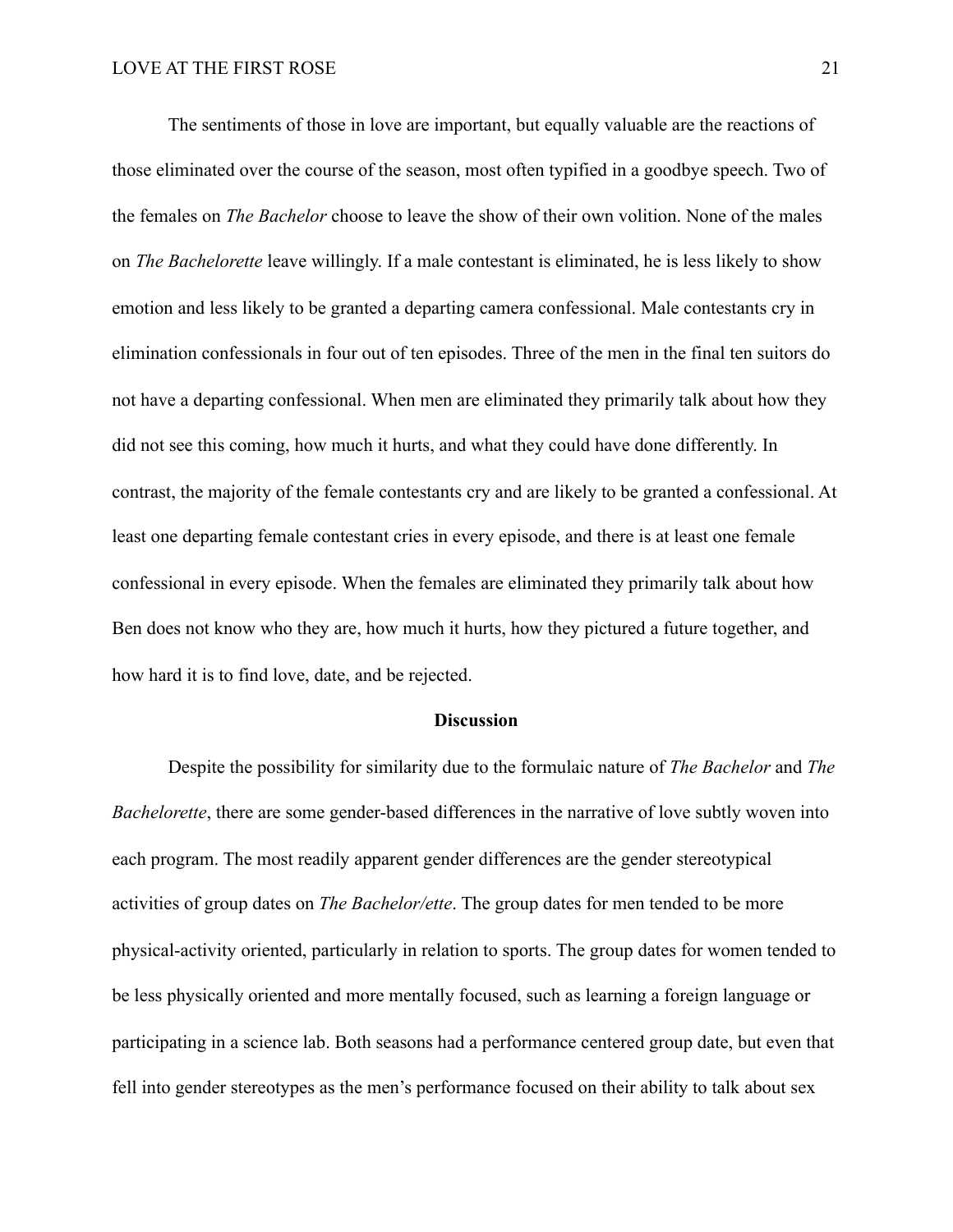# LOVE AT THE FIRST ROSE 22

publicly and the women's performance focused on their physical attributes. This was best captured in Olivia's stripper-inspired dance after she pops out of a cake on stage. However, the individual dates tended to be more gender neutral and focused on travel. Through the stereotype differences in the group dates and the individual dates, the producers seem to suggest that there are certain activities acceptable in homosocial groups, but such norms do need to be obeyed in heterosexual relationships. It should be noted that the bachelor/ette rarely participate in the activities of group dates but stand as observers. This also suggests that the activities of the group dates are homosocial activities that are not considered true dating activities. The gender stereotyping of the homosocial activities serves to magnify gender in the programming, which amplifies the ideal of the heterosexual couple because it allows one to escape such norms. Meanwhile, the focus of travel in the individual dates implies a sense of freedom that comes with dating "the one". It suggests that instead of remaining trapped in competition and homosocial norms, if one enters a heterosexual relationship then one will have freedom and happiness due to one's partner.

 The other gender differences between the two programs were less apparent because they concerned gender differences in the content of dates and reaction to the narrative, which can be easily chalked up to individual differences between contestants. It is when individual narratives are examined as a group that a pattern forms. When discussing their emotional journeys leading to *The Bachelor/ette*, the female contestants talked about their romantic history and the men talked about a significant non-romantic event that taught them to reexamine life, such as the death of close friends. This overall pattern may be best exemplified by the fact that *The Bachelorette* continually emphasizes Ben's rejection of Jojo, and *The Bachelor* has little mention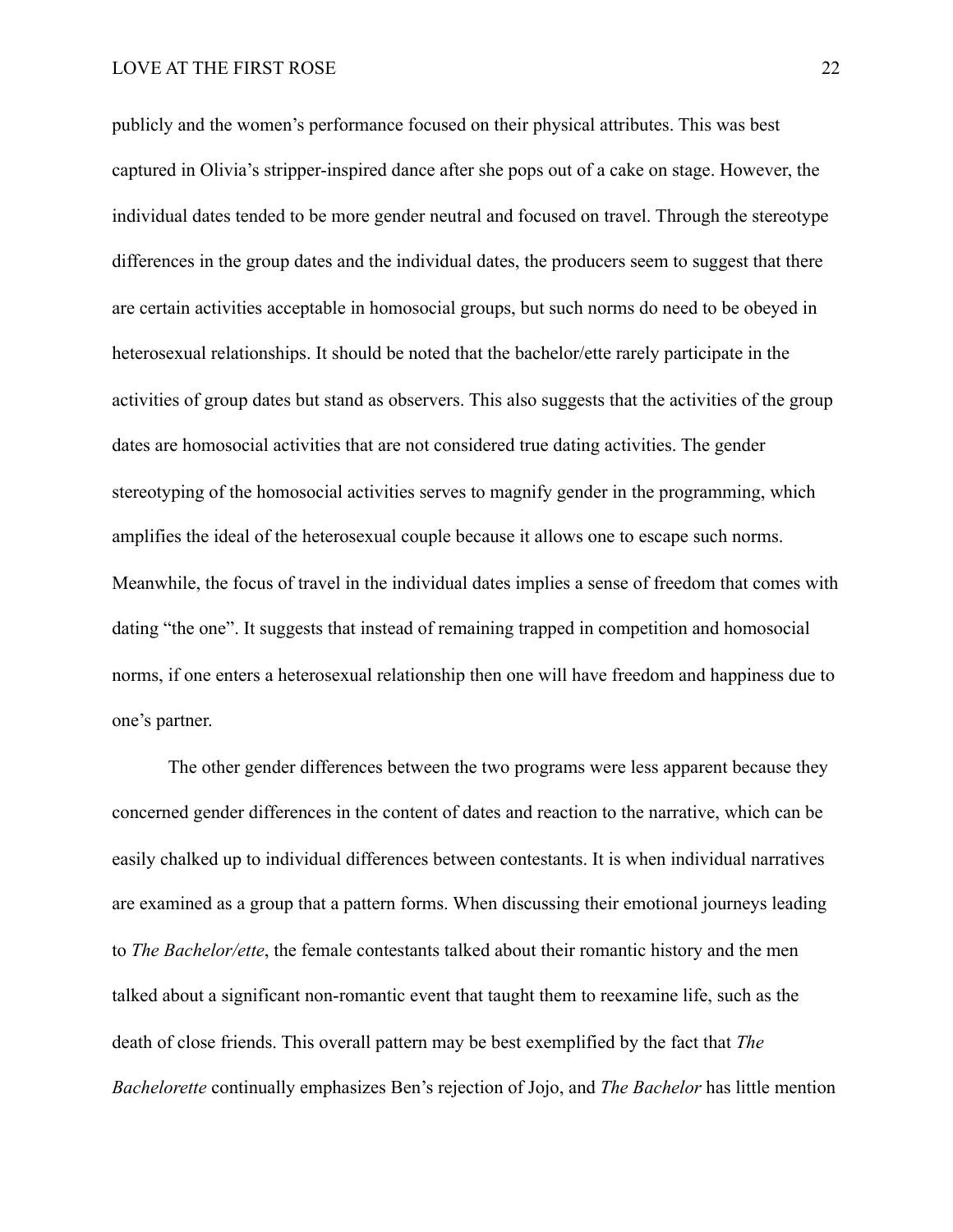of Ben's romantic past. This difference fits in line with Illouz's thoughts on marriage markets and female exclusivist pairing strategies and male commitment phobia. The female's focus on the failures of their past relationships reveals that they are aware of their existence in the marriage market and their desire to find a mate before their 'sexiness' expires. On the other hand, men can be in the sexual market for a longer period of time than women, manifesting in commitment phobia. However, the men on *The Bachelorette* exhibit exclusivist pairing strategies, not commitment phobia. The reason for the men's departure from the sexual market and focus on the marriage market is not due to an awareness of their expiring 'sexiness' but due to a significant non-romantic event that brings an awareness of the shortness of life itself.

 The awareness of expiring sexiness presents prominently in two narratives on the show: the importance of family for women and in the women's departing interviews. One of the most common narratives for women centers around the importance of family in their lives. Men usually only discuss their own family if prompted by the bachelorette. The narrative of family manifests in the women talking about the importance of their family (be it the influence of parents or love they have for their kids), the significance of meeting the suitor's family, the necessity of a father's blessing, and family validation before professing their love. The woven narrative in the show illustrates that family should be at the forefront of a woman's mind but not necessarily of a man's mind. Family is integral to a female identity. Perhaps the most blatant illustration of this difference would be the comparison between Amanda and Evan. Although both are parents, the audience learns something new each episode about Amanda's children, and even meets them in hometown dates, yet knows nothing about Evan's children. The audience does not know how old the kids are are, how many children he has, or how close he is to them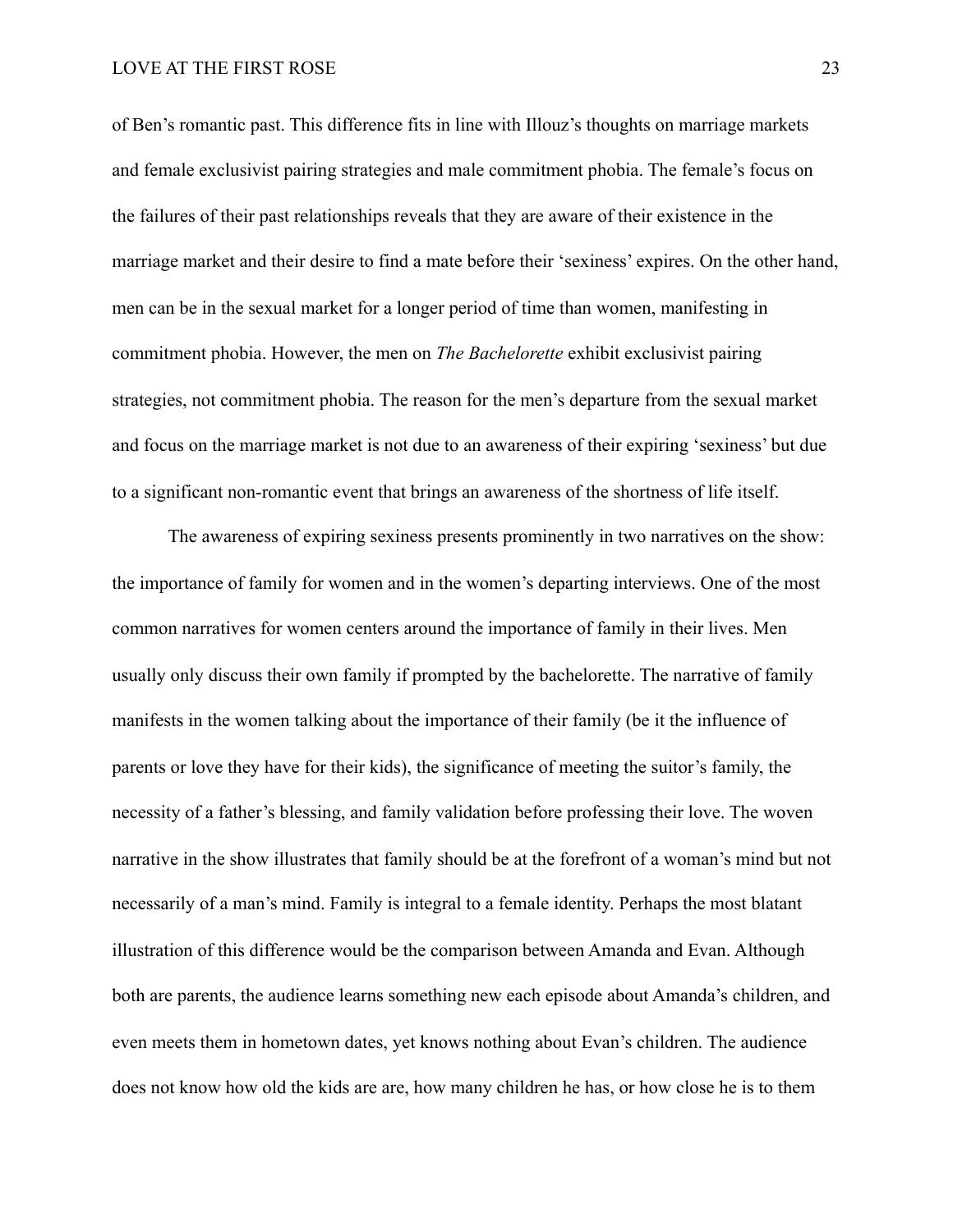# LOVE AT THE FIRST ROSE 24

other than when he says they will be proud he won a rose. The focus of his narrative is that he is an erectile dysfunction doctor. This teaches viewers that a man's importance is his career and a woman's importance is her role as a mother. Such a narrative only serves to further highlight the societal narrative that a woman must find a mate quickly or else her biological clock will run out, and she will not be able to have a family, ergo not be successful to society.

 Women's awareness for their deteriorating sexiness, and reason for their exclusivist pairing strategy, can be found in their parting interviews. It is perhaps unsurprising that women are more emotional than men in the parting interviews, as it is fitting with societal norms of masculinity and femininity. Yet, whereas the men focus on their confusion and what they could have done differently, the women focus on the difficulty of marriage markets and their fears of not finding a mate. For men, they are distressed they lost Jojo. For women, it seems they care more about finding a mate in general rather than necessarily distressed at losing Ben as a soulmate. They express a general exhaustion about participating in marriage markets. They seem to feel if they do not leave the market soon, they will never find happiness. This only further highlights their shortened timeline and need for exclusivist pairing strategies.

 Although the female contestants maintain the social norm of following an exclusivist pairing strategy, the men disobey the norm of male commitment phobia. Gender roles dictate that women are the more emotional ones in a relationship and men should be stoic. These roles are upheld in some moments of the show, such as in the tearful departures of the females, but the men's quick expression of "I love you" disobeys this role. As evidenced by the confessionals, the men did not fall in love faster than the women. The men simply confess their love to the bachelorette sooner and reiterate their love consistently through the season. One explanation for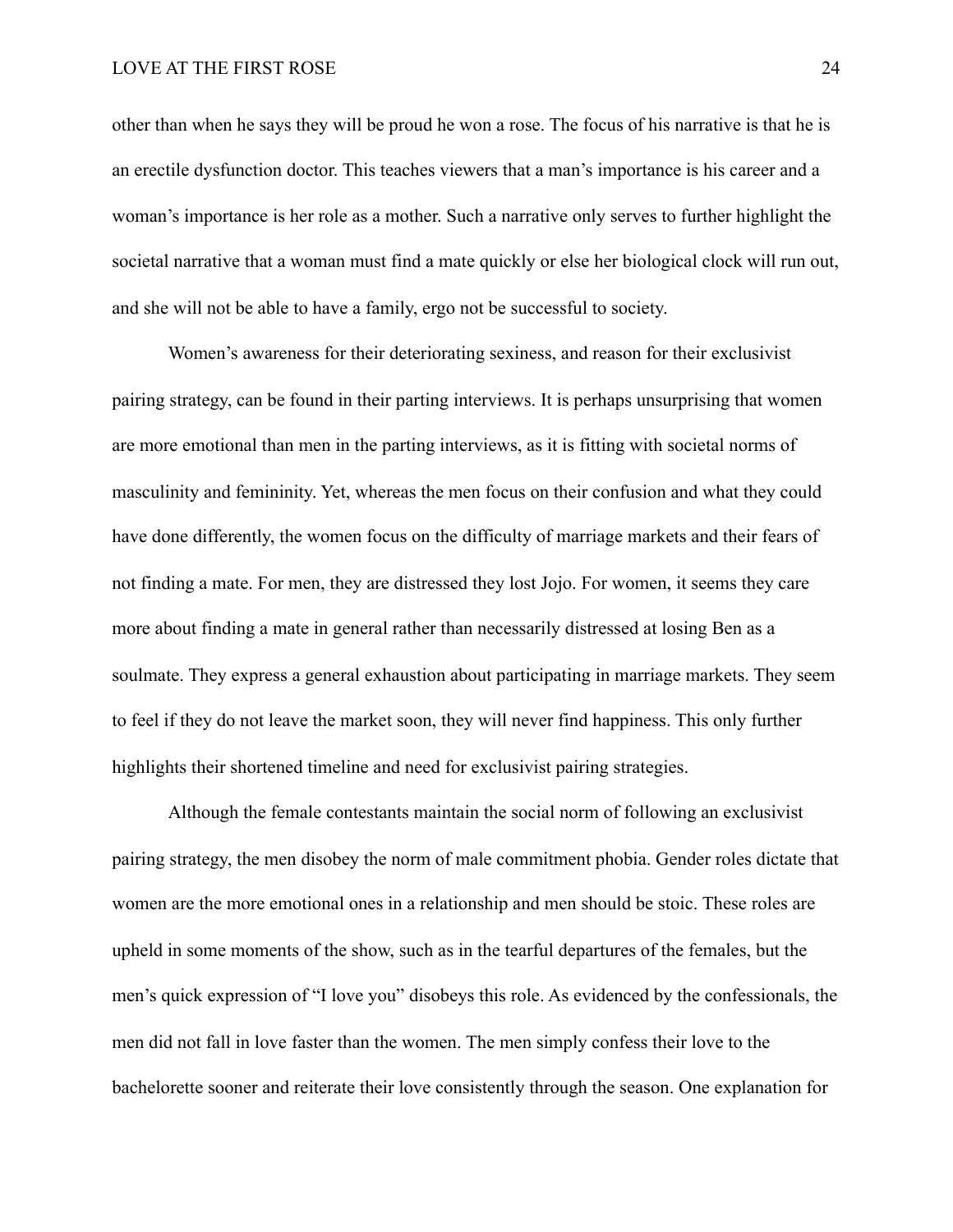this may be an awareness of the societal norm of male commitment phobia. The men on the show must prove they are not afraid of commitment, unlike the real-world counterparts the ladies clearly have experienced. The men exhibit they are not afraid of commitment by more quickly confessing their readiness for love.

 The appeal of *The Bachelor/ette* is that it simultaneously illustrates the pain of love in modernity and details a narrative that suggests this pain can end once you find 'the one'. The main audience demographic for the franchise are young and middle aged females. Many are presumably females who have experienced the modern pain of love, use an exclusivist pairing strategy, and feel exhausted with marriage markets and commitment phobia. They connect with the pain of the women on the show. Yet, *The Bachelor/ette* offers such frustrated audiences the hope of a fairytale ending as it fills the show with men who disobey societal norms. Thus, the franchise is relatable in its pain, yet offers hope that the pain will end once you find your soulmate.

 This glimmer of hope comes with a caveat: in order to find your happy ending, you must obey heterosexual norms. *The Bachelor/ette* promises that eternal happiness can be found in heterosexual relationships. In homosocial relationships, you must participate in activities appropriate to your gender. In relationships, you can participate in gender neutral activities but obey other gender norms. If you are a female, you must value family. You must be emotional, but not too emotional. If you are a male, you must have a successful profession, and be both reserved with emotions and clear how you feel about your partner. If you do these things, then you can find your soulmate in a heterosexual relationship, which will grant you freedom and happiness.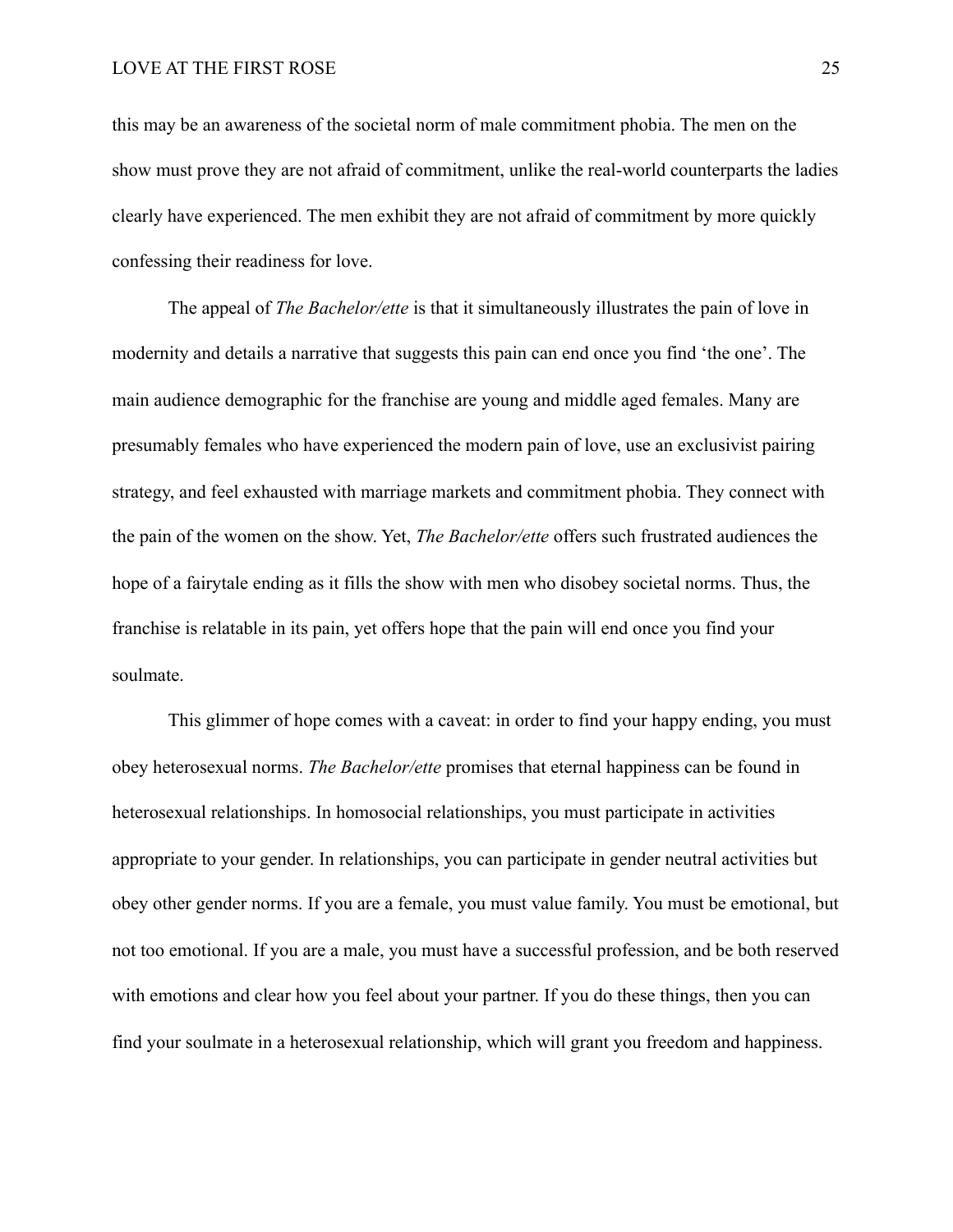The fairytale love storyline in *The Bachelor/ette* is not a new societal narrative, but is problematic due to the seeming authenticity of the show. The storyline of *The Bachelor/ette* is carefully controlled by producers. Under the guise of "reality" TV, program producers pretend they are merely placing a camera behind an authentic love narrative. The true reality is that it a narrative orchestrated from the beginning to follow a fairytale path and not representative of the common experience of love. However, as evidenced by previous research, reality TV should not be pushed aside because it may have significant effects on its viewers who believe in its authenticity. *The Bachelor/ette* franchise continues to top charts in popularity. It may not be representative of the average relationship, but it is representative of what society deems as ideal for a love narrative. The problem is that the "ideal" love narrative finds its footing in more traditional narratives based in heteronormativity and the pain of love in modernity.

### **Limitations and Further Research**

 There are some limitations within this study on narrative differences on dating and love in *The Bachelor* and *The Bachelorette*. One limitation stems from deviations in the formula in the shows, which was presumably done to keep the show unexpected and entertaining for viewers. Deviations from the formula were rare, but did make the "pre-date reaction, date conversation, date activity, and post-date reaction" analysis difficult to notate at times. Other limitations largely stem from possible researcher influence. Although research was approached in a scientific manner, it was difficult at times to eliminate personal feelings entirely while watching the show. This speaks to the power of production and power of the narrative. It is possible personal biases occurred while watching and analyzing the program, despite measures taken to eliminate bias. It is recommended future research uses several researchers in case one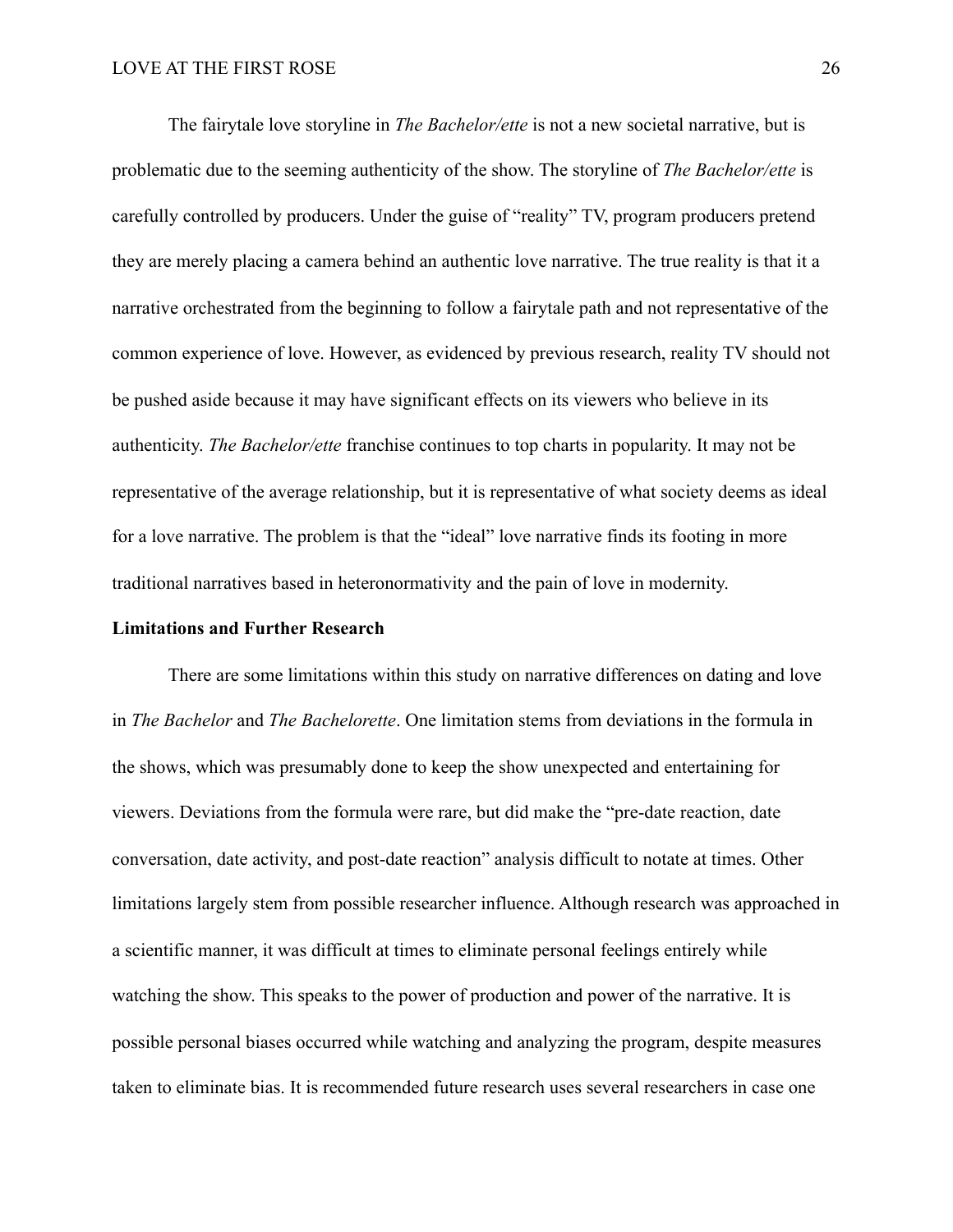individual becomes invested in some program aspects more than others. A third limitation stems from the amount of data analyzed in a short period of time. It is possible more nuanced data was overlooked. Another limitation comes from the fact that the researcher had watched only one season of *The Bachelorette* and no seasons of *The Bachelor* prior to research, and did not watch *The Bachelor/ette* seasons used in analysis prior to data collection. It is possible prior knowledge would have affected data collection and analysis. A related final limitation is that it is possible the seasons analyzed in this research deviated from the norm of prior seasons for *The Bachelor/ ette* franchise.

 Further research recommends an examination of every season of *The Bachelor* and the *The Bachelorette*. Since its conception, there have been some changes in the programming of the show which may have changed the narrative somewhat. Thirteen years is a significant period of time, and it is possible the gender narrative may have changed somewhat over the course of the decade. Previous studies analyzing the first three seasons of *The Bachelor* and first season of *The Bachelorette* suggest more restricted behaviors for contestants, particularly in terms of female sexuality, than found in this research. It would therefore be valuable to examine, at minimum, the first season of each series with the latest seasons.

 It is also suggested further research examine findings from this work more in depth. The current work analyzed narrative themes throughout the two seasons, and it would be valuable to examine how precisely these narrative themes are conveyed in the show through camera angles, music, dialogue, and so forth. Similarly, the current research focused on activity during the dates and confessional reactions after dates and elimination. A significant portion of the show concerns the suitors sitting in the house and talking about other suitors and talking about the bachelor/ette.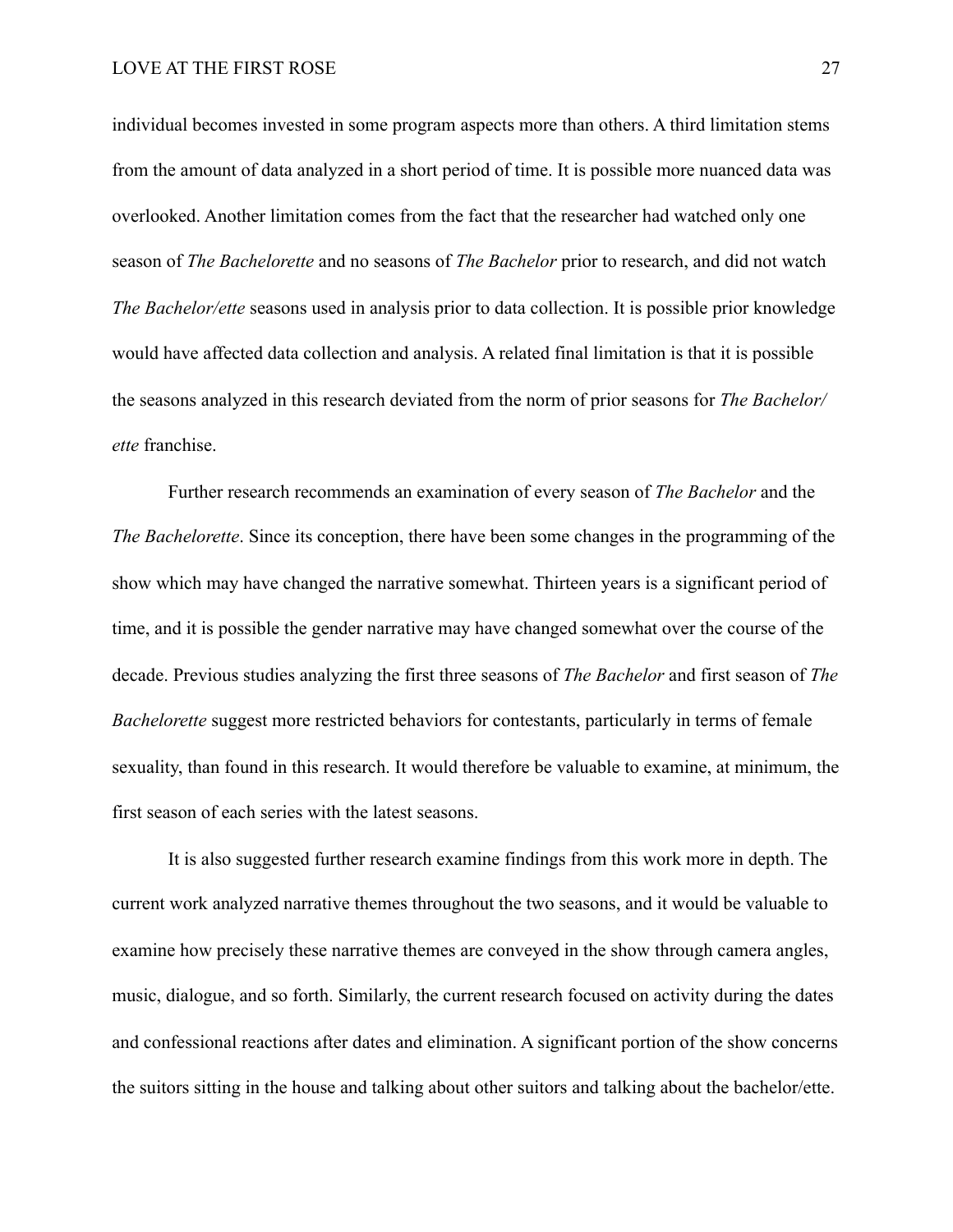It would be valuable to examine the non-date moments in the show in depth as they assist in developing a narrative. Finally, it is suggested further research may analyze the non-date episodes, the "Men/Women Tell All" episode and "After the Final Rose" episode, in addition to the date episodes. These are filmed long after the production of the show but may be valuable to the narrative themes developed over the course of the production.

#### **Conclusion**

*The Bachelor/ette* franchise is one of the most successful reality TV shows of the 21st century and continues to reach a sizable audience. The narrative of love expressed on the show finds its foundation in the fairytale love story. The *Bachelor/ette* narrative concerns the possibility for happiness and escape from the pains of love in modernity, so long as you are in a heterosexual relationship and obey certain gender norms. When in homosocial groups, one should take part in gender stereotypical activities. When in a heterosexual relationship, one is granted freedom and the chance to escape gender stereotypical activities. The caveat is that one must continue to obey other gender norms. Specifically, females must care about family and understand the pain of marriage markets. The males must be professionally successful and willing to express love as a means of proving they are in the marriage market, not the sexual market. The success of *The Bachelor/ette* franchise likely stems from the predominantly female audiences empathizing with the pain of female exclusivist pairing strategies and finding hope in men disobeying commitment phobia. *The Bachelor* and *The Bachelorette* represents the reality of what society deems to be an ideal narrative of love. It may not represent a truly authentic narrative of love, but does represent its own reality of society.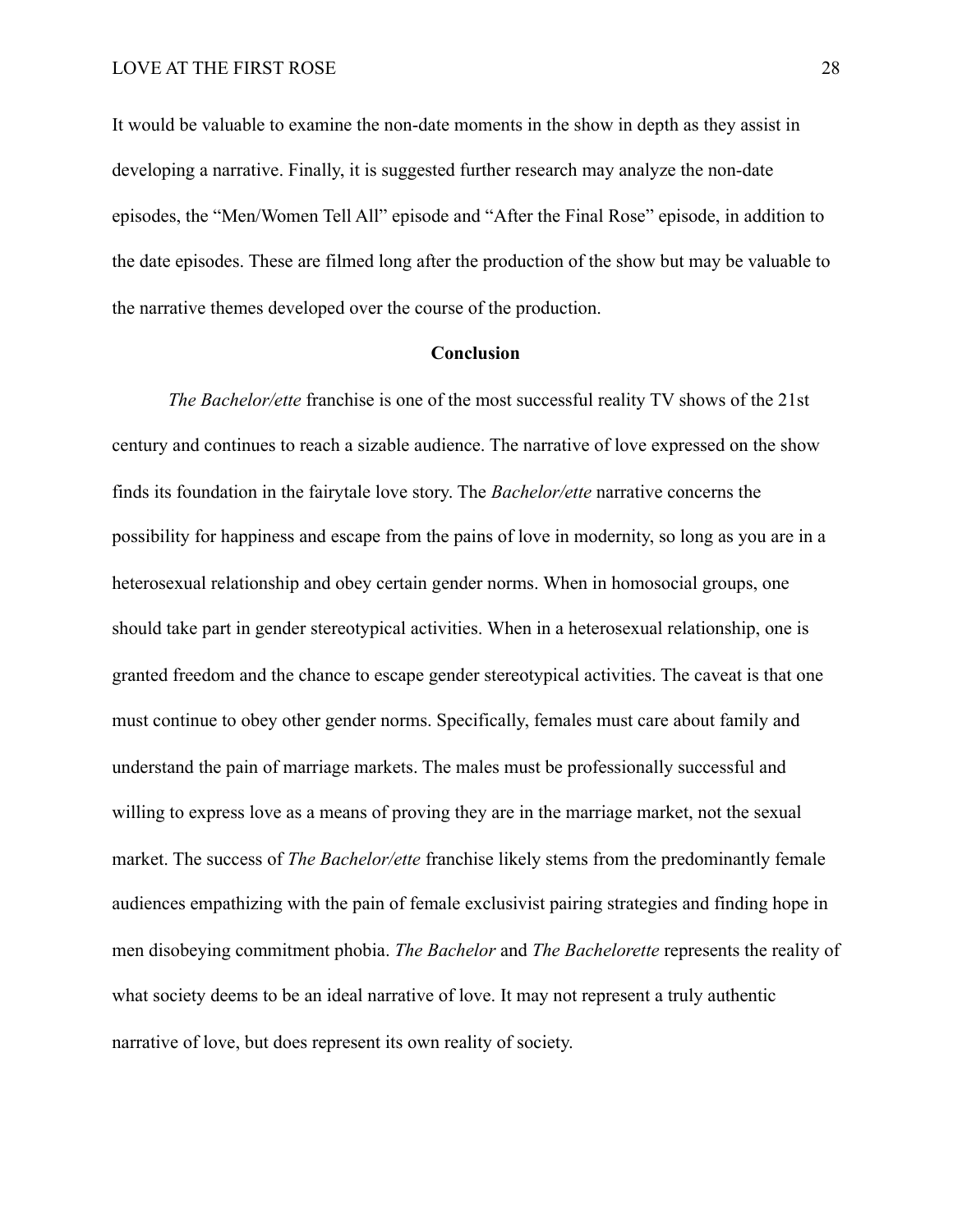#### References

- Brophy-Baermann, M. (2005). True Love on TV: A Gendered Analysis of Reality-Romance Television. *Poroi*, *4*(2), 2.
- Dubrofsky, R. E. (2009). Fallen Women in Reality TV. *Feminist Media Studies*, *9*(3), 353-368. doi:10.1080/14680770903068324.
- Dubrofsky, R. (2011). *The surveillance of women on reality television*. Maryland: Lexington Books.
- Ferris, A. L., Smith, S. W., Greenberg, B. S., & Smith, S. L. (2007). The Content of Reality Dating Shows and Viewer Perceptions of Dating. *Journal Of Communication*, *57*(3), 490-510. doi:10.1111/j.1460-2466.2007.00354.x.
- Galician, M. L. (2004). *Sex, love, and romance in the mass media: Analysis and criticism of unrealistic portrayals and their influence*. Mahwah, NJ: Lawrence Erlbaum Associates.
- Glebatis, L. M. (2007). "Real" love myths and magnified media effects of The Bachelorette. In M. L. Galician & D. L. Merskin (Eds.), *Critical Thinking About Sex, Love, and Romance in the Mass Media* (pp. 303-318). Mahwah, NJ: Lawrence Erlbaum Associates.
- Illouz, E. (2011). *Why love hurts: A sociological explanation*. Cambridge, UK: Polity.
- McClanahan, A. N. (2007). "Must marry tv": The role of heterosexual imaginary in The Bachelor. In M. L. Galician & D. L. Merskin (Eds.), *Critical Thinking About Sex, Love, and Romance in the Mass Media* (pp. 303-318). Mahwah, NJ: Lawrence Erlbaum Associates.